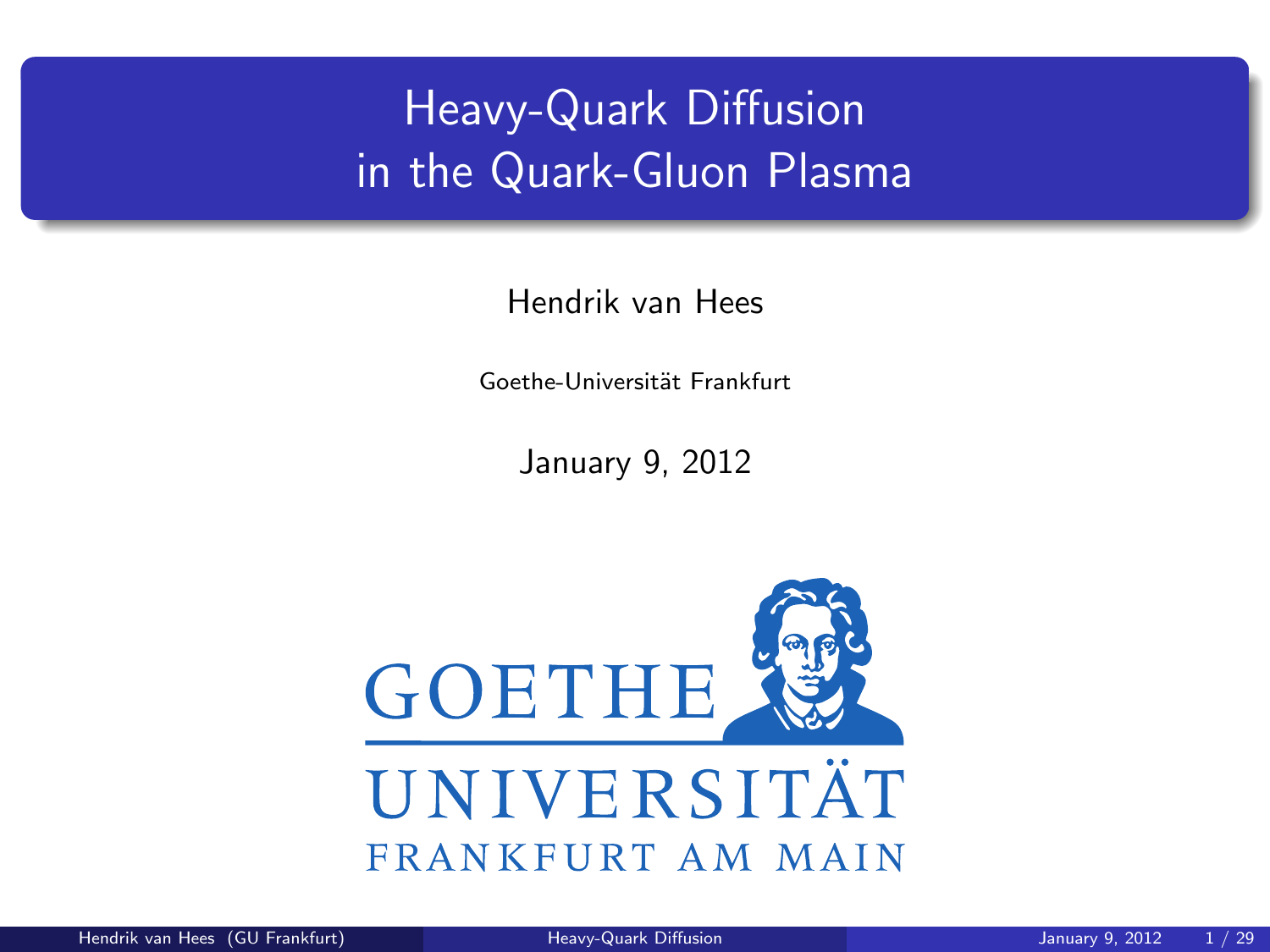## **Outline**



#### <sup>1</sup> [Heavy-ion phenomenology](#page-2-0)

- [The phase diagram of strongly interacting matter](#page-2-0)
- [Hydrodynamical collective flow](#page-4-0)
- [Contituent-quark-number scaling of](#page-6-0)  $v_2$

#### <sup>2</sup> [Heavy-quark interactions in the sQGP](#page-7-0)

- [Heavy quarks in heavy-ion collisions](#page-7-0)
- [Heavy-quark diffusion: The Langevin Equation](#page-9-0)
- [Elastic pQCD heavy-quark scattering](#page-12-0)
- [Non-perturbative interactions: effective resonance model](#page-13-0)
- [Comparison to RHIC data: "non-photonic electrons"](#page-18-0)

#### $\blacksquare$  [Microscopic model for non-perturbative HQ interactions](#page-21-0)

- [Static heavy-quark potentials from lattice QCD](#page-21-0)
- [T-matrix approach](#page-22-0)
- [Estimate on transport properties of the sQGP](#page-29-0)

#### **[Summary and Outlook](#page-30-0)**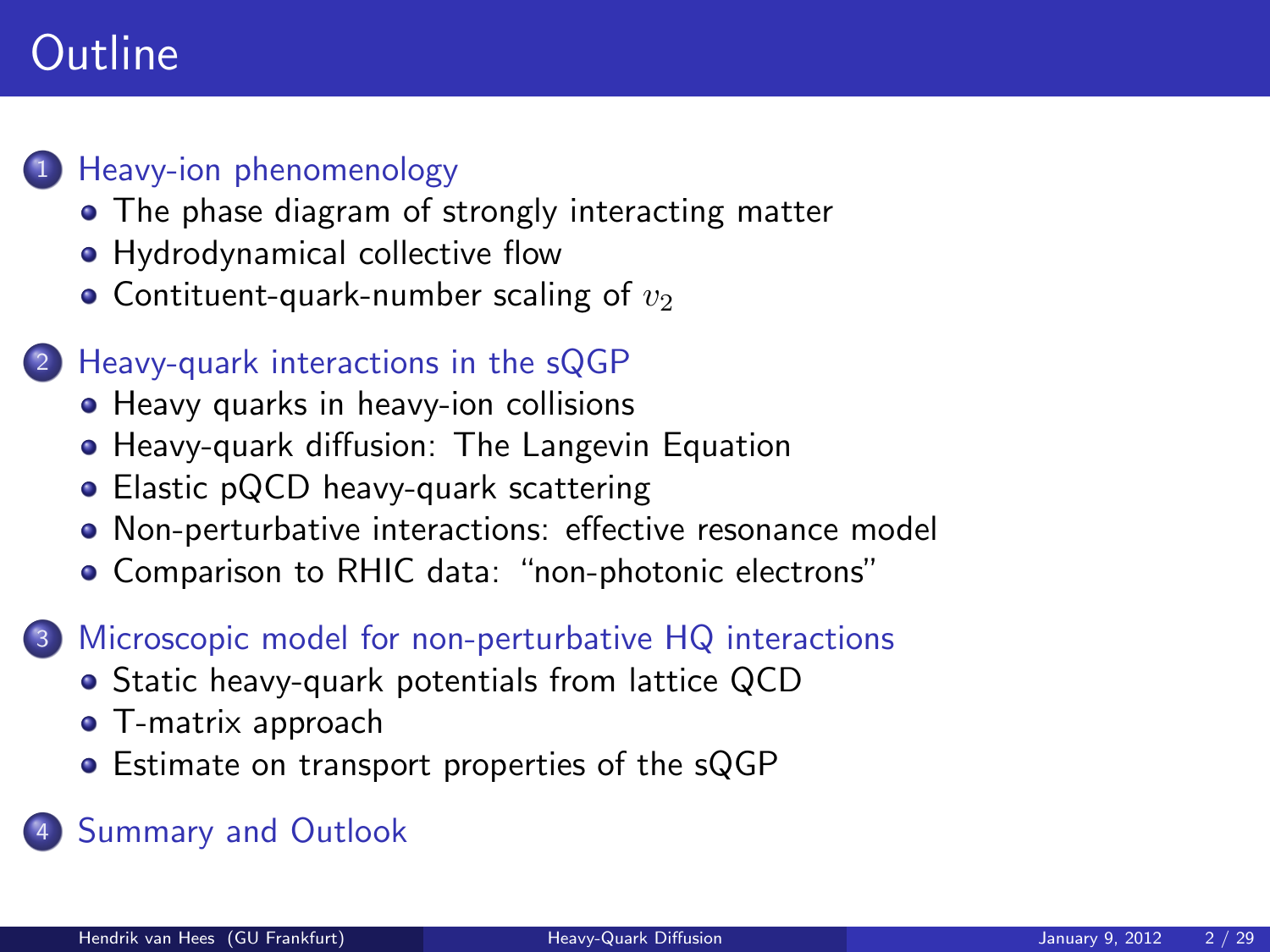#### The phase diagram of strongly interacting matter

- hot and dense matter: Quarks and Gluons close to each other
- relativistic collisions ⇒ Deconfinement
- $\bullet$  Quarks and gluons relevant degrees of freedom  $\Rightarrow$  Quark-Gluon-Plasma
- still strongly interacting: fast thermalization!

<span id="page-2-0"></span>

NB: 100 MeV  $\simeq 1.16 \cdot 10^{12}$  K  $T_{\text{center of sun}} \simeq 1.57 \cdot 10^7 \text{ K} \simeq 1.3 \cdot 10^{-3} \text{ MeV}$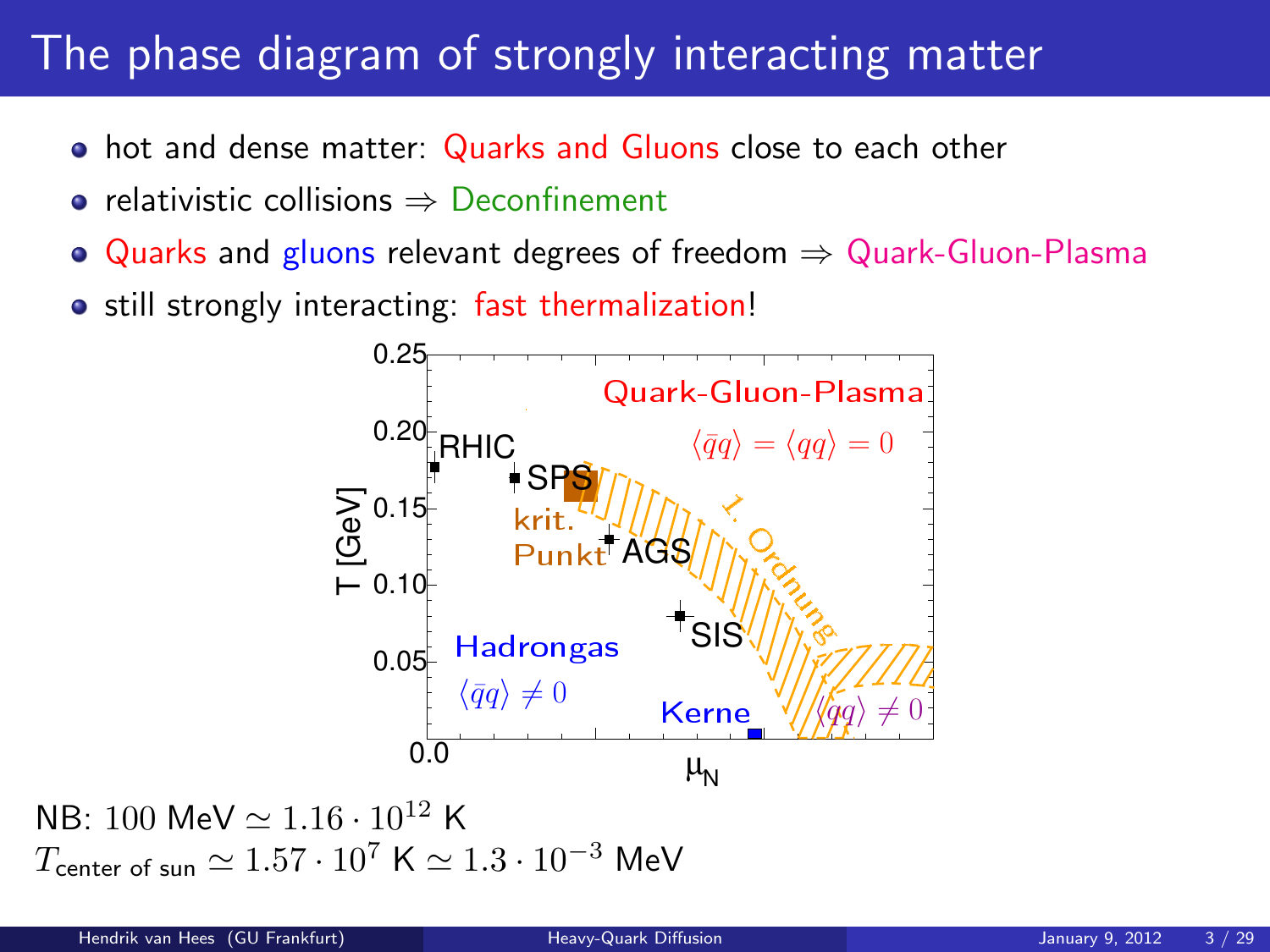# Heavy-ion collisions

- collisions of relativistic (heavy) nuclei
- many collisions of partons inside nucleons
- creation of many particles  $\Rightarrow$  hot and dense fireball
- formation of (thermalized) QGP?
- how to learn about properties of QGP?

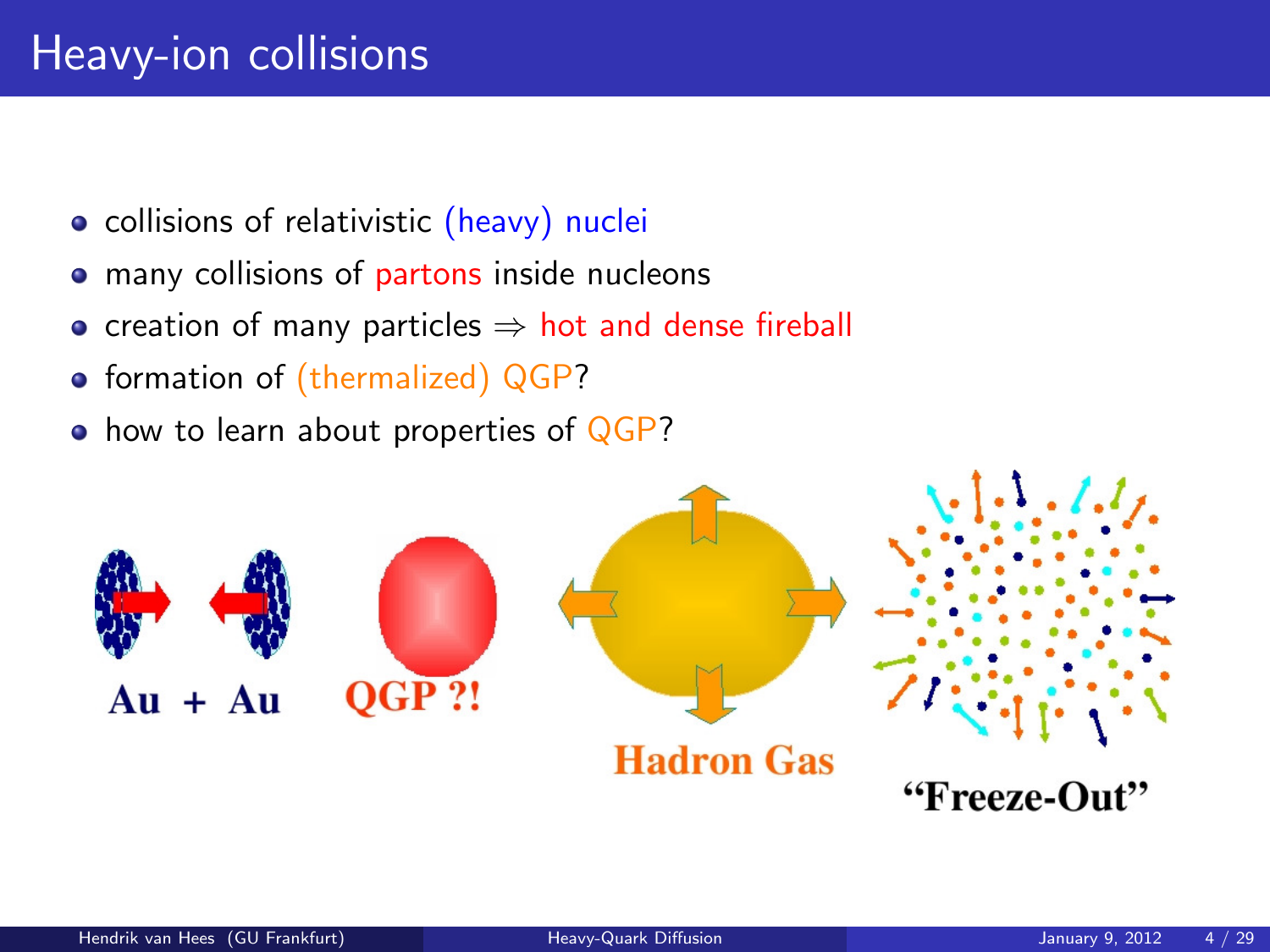# Hydrodynamical radial flow of the bulk

- ideal fluid in local thermal equilibrium  $\Rightarrow$  low viscosity/(entropy density),  $\eta/s$
- o needs strong interactions
- hydrodynamical model for ultra-relativistic heavy-ion collisions
	- after short formation time ( $t_0 \leq 1$  fm/c)
	- QGP in local thermal equilibrium  $\rightarrow$  hadronization at  $T_c \simeq 160 190$  MeV
	- chemical freeze-out: (inelastic collisions cease)  $T_{ch} \simeq 160 175 \text{ MeV}$
	- thermal freeze-out: (also elastic scatterings cease)

<span id="page-4-0"></span>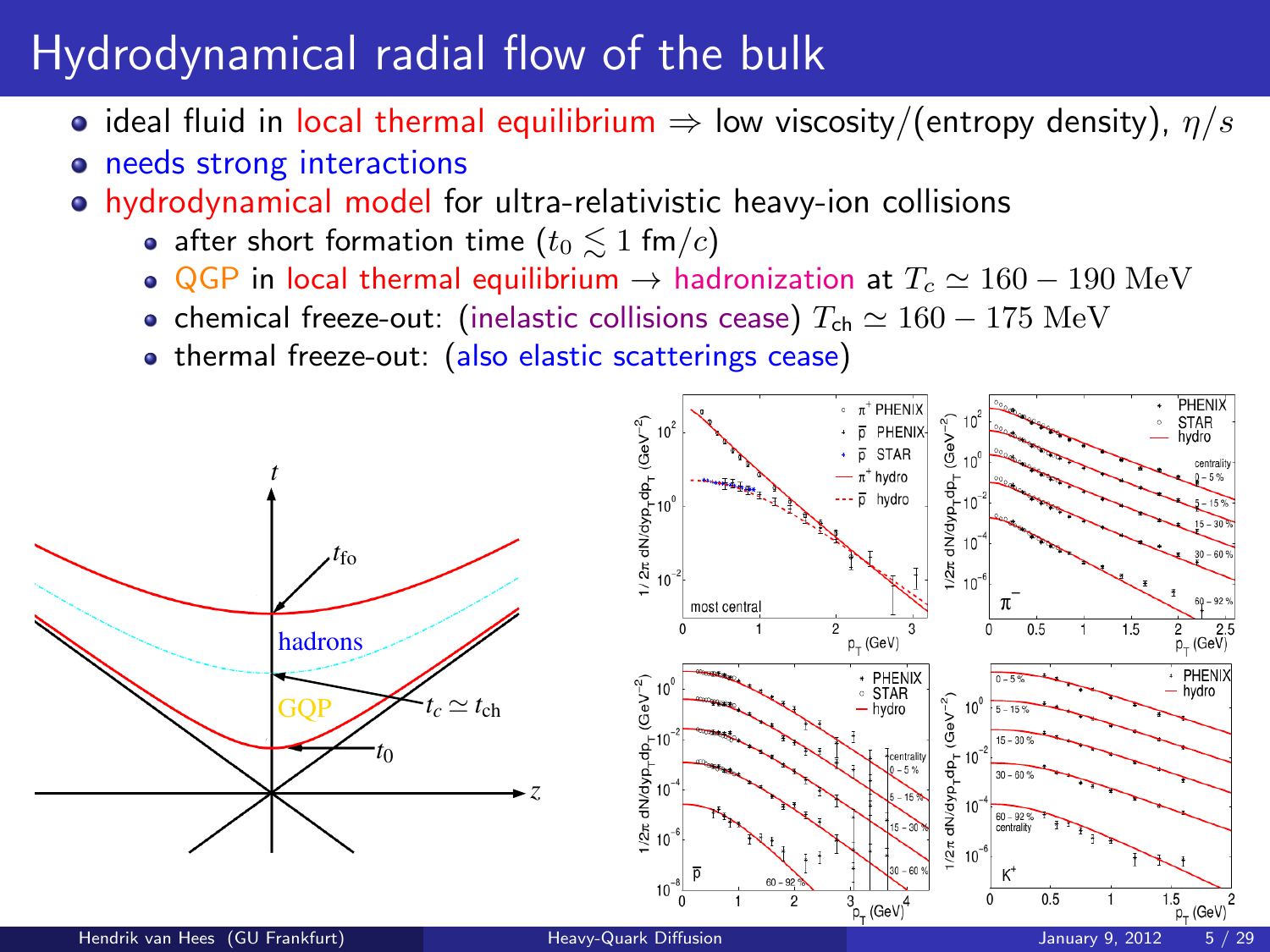### Hydrodynamical elliptic flow of the bulk

- particle spectra compatible with collective flow of a (nearly) ideal fluid  $\Rightarrow$  small  $\eta/s$
- **•** medium in local thermal equilibrium

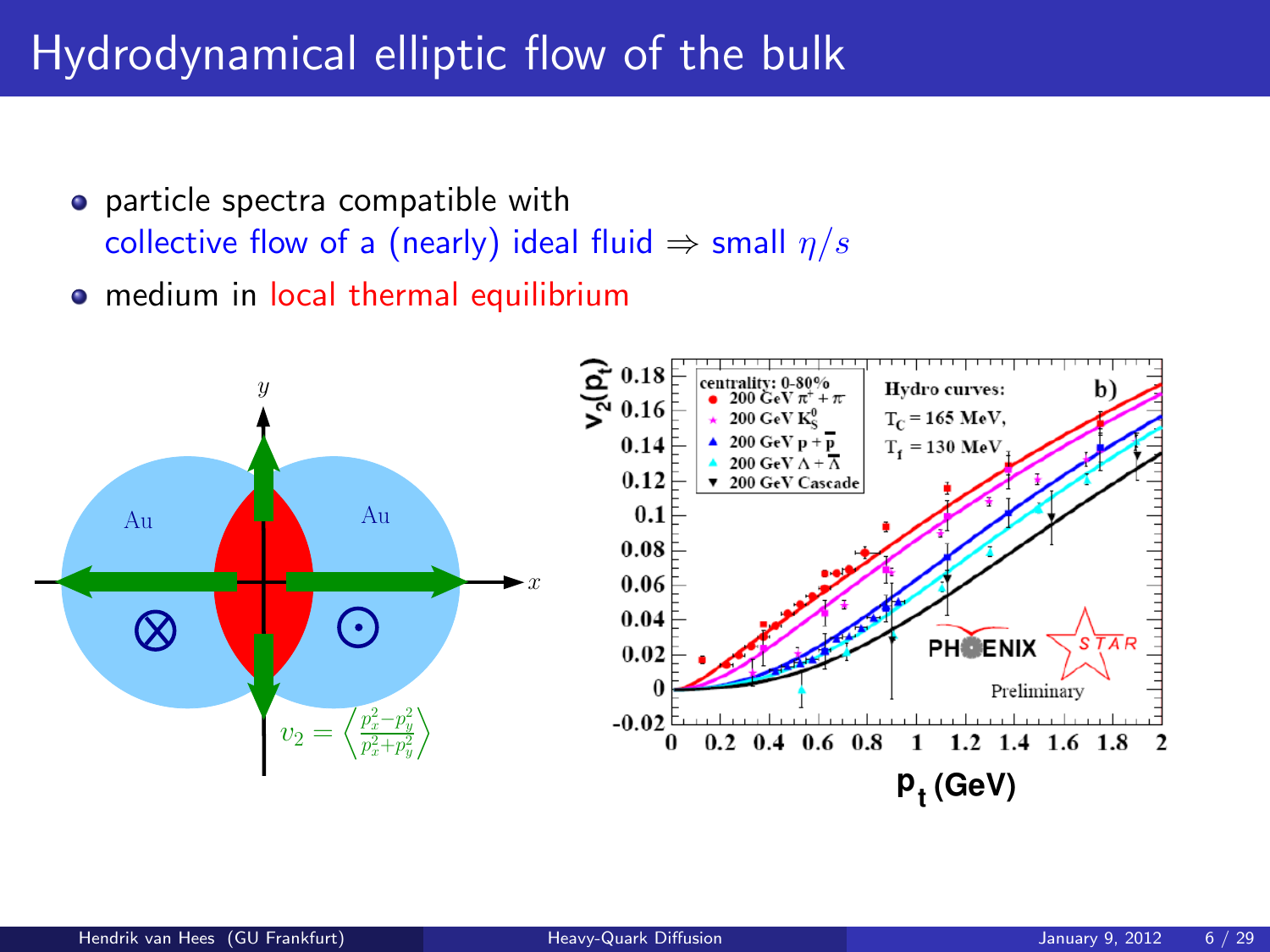## Constituent-quark-number scaling of  $v_2$

• elliptic flow,  $v_2$  scales with number of constituent quarks

$$
v_2^{\rm (had)}(p_T^{\rm (had)})=n_qv_2^{(q)}(p_T^{\rm (had)}/n_q)
$$

• suggests coalescence of quarks at  $T_c$ 



- **•** possible microscopic mechanism hadron-resonance formation at  $T_c \Rightarrow$ resonance-recombination model [Ravagli, HvH, Rapp, PRC <sup>79</sup>, 064902 (2009)]
- other hint to quark coalescence: enhanced baryon/meson ratio compared to pp collisions

Hendrik van Hees (GU Frankfurt) [Heavy-Quark Diffusion](#page-0-0) January 9, 2012

<span id="page-6-0"></span>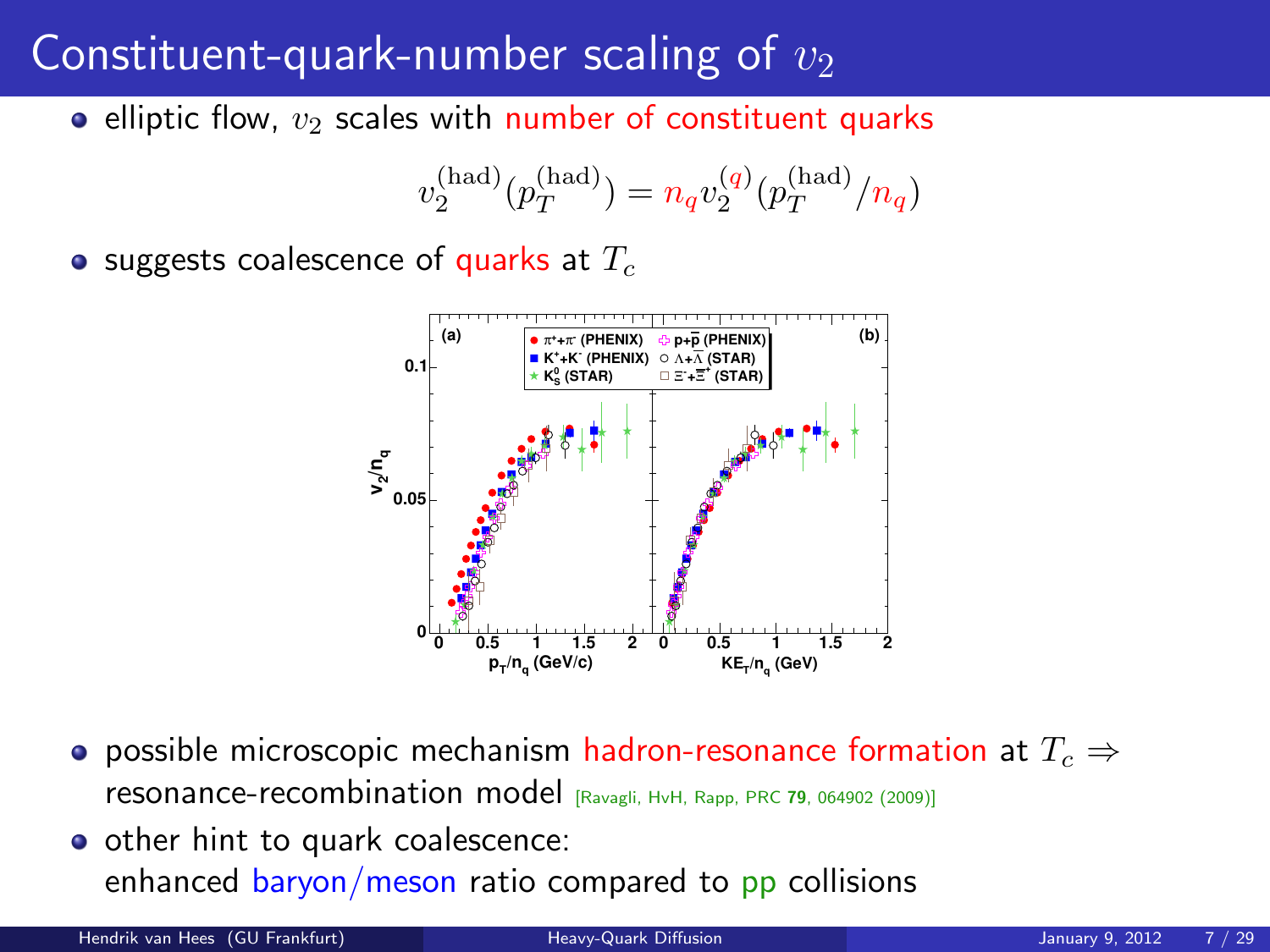- Fast equilibration of hot and dense matter in heavy-ion collisions: collective flow (nearly ideal hydrodynamics)  $\Rightarrow$  sQGP
- Heavy quarks as calibrated probe of QGP properties
	- produced in early hard collisions: well-defined initial conditions
	- not fully equilibrated due to large masses
	- heavy-quark diffusion  $\Rightarrow$  probes for QGP-transport properties
- **•** Langevin simulation
- <span id="page-7-0"></span>• drag and diffusion coefficients
	- $\bullet$  T-matrix approach with static lattice-QCD heavy-quark potentials
	- resonance formation close to  $T_c$
	- mechanism for non-perturbative strong interactions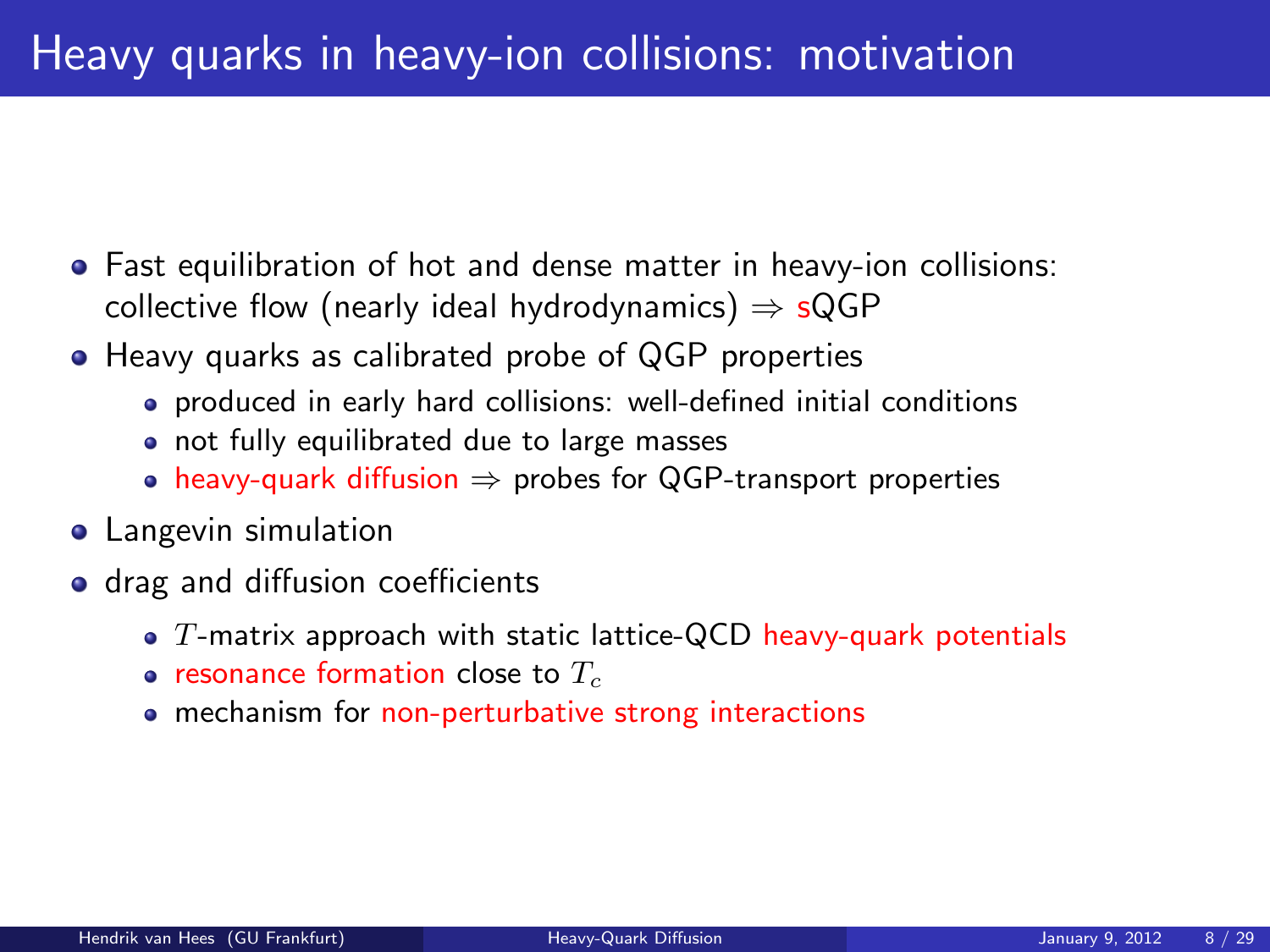# Heavy Quarks in Heavy-Ion collisions



hard production of HQs described by PDF's  $+$  pQCD (PYTHIA)



HQ rescattering in QGP: Langevin simulation drag and diffusion coefficients from microscopic model for  $HQ$  interactions in the  $sQGP$ 



Hadronization to  $D,B$  mesons via quark coalescence  $+$  fragmentation



semileptonic decay ⇒ "non-photonic" electron observables  $R_{AA}^{\mathrm{e^+e^-}}(p_T),\ v_{2}^{e^+e^-}(p_T)$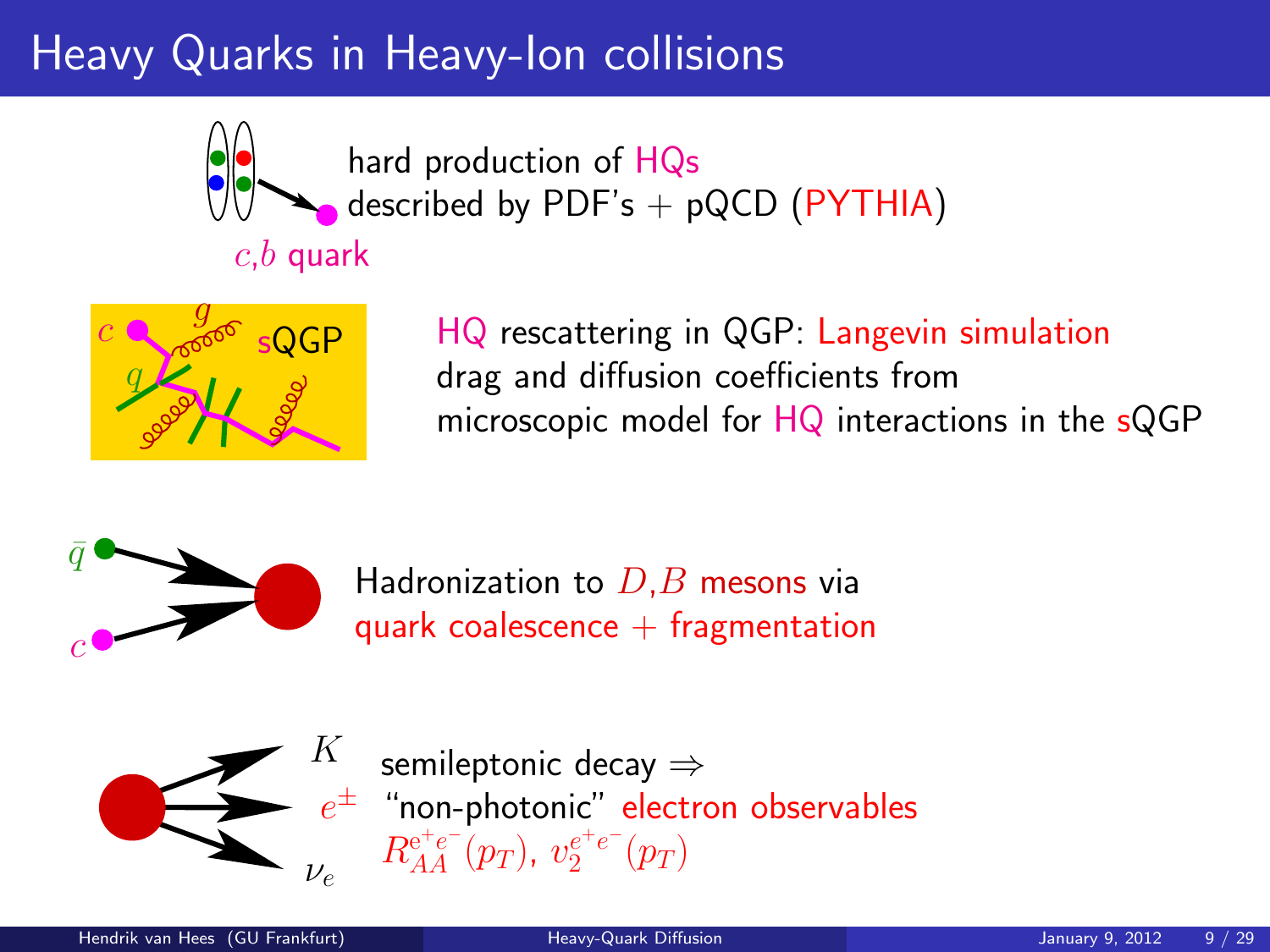- Langevin process: friction force  $+$  Gaussian random force
- in the (local) rest frame of the heat bath

<span id="page-9-0"></span>
$$
\begin{aligned} \mathbf{d}\vec{x} &= \frac{\vec{p}}{E_p} \mathbf{d}t, \\ \mathbf{d}\vec{p} &= -A\,\vec{p}\,\mathbf{d}t + \sqrt{2\mathbf{d}t} [\sqrt{B_0}P_\perp + \sqrt{B_1}P_\parallel]\vec{w} \end{aligned}
$$

- $\bullet$   $\vec{w}$  normal-distributed random variable
- $\bullet$  A: friction (drag) coefficient
- $\bullet$   $B_{0,1}$ : diffusion coefficients
- **•** Einstein dissipation-fluctuation relation  $B_1 = E_p T A$ .
- flow via Lorentz boosts between "heat-bath frame" and "lab frame"
- A and  $B_0$  from microscopic models for  $qQ$ ,  $qQ$  scattering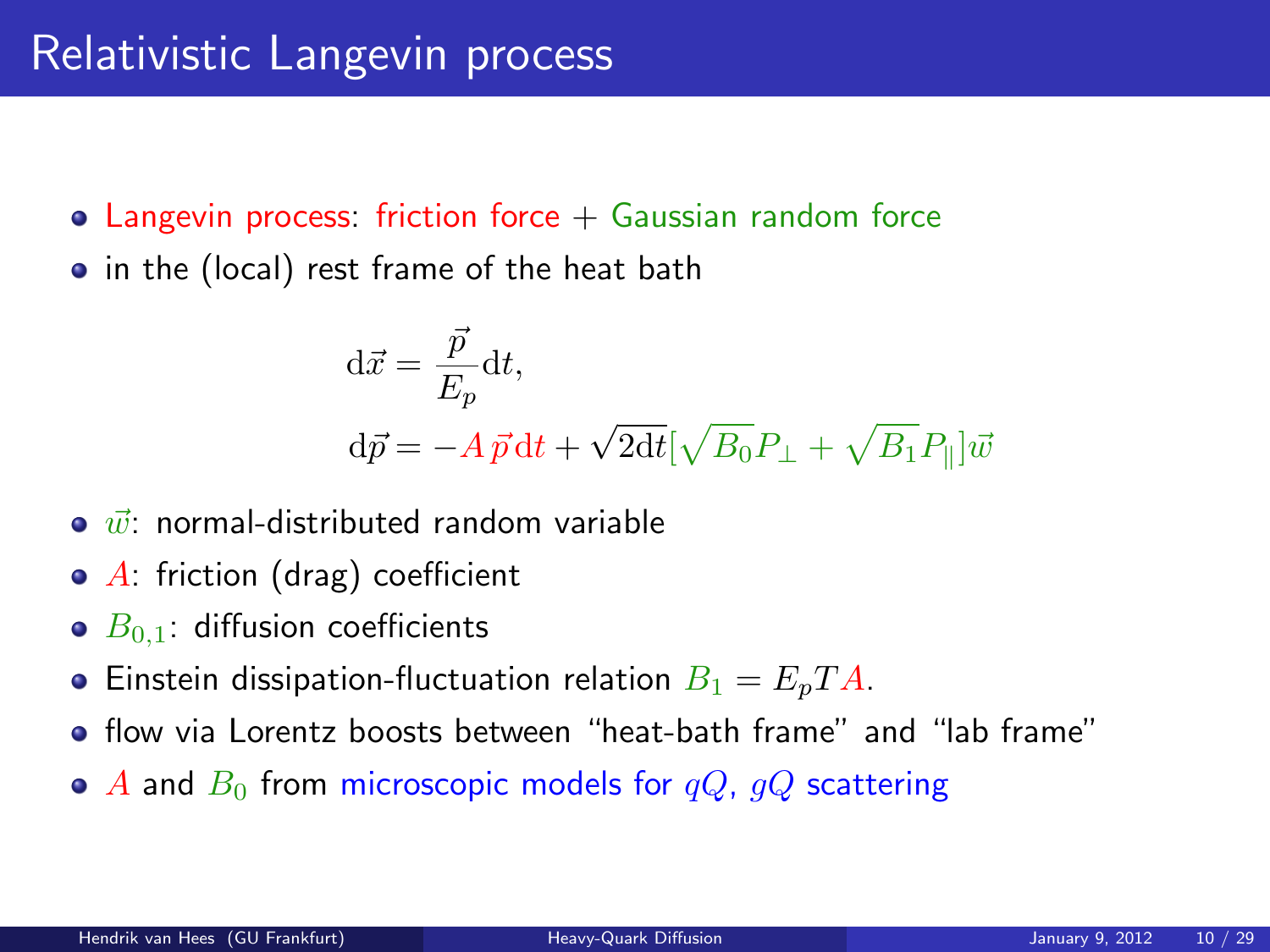### Bulk evolution and initial conditions

- **•** bulk evolution as elliptic thermal fireball
- **isentropic expansion with QGP Equation of State**
- initial  $p_T$ -spectra of charm and bottom quarks
	- (modified) PYTHIA to describe exp. D meson spectra, assuming  $\delta$ -function fragmentation
	- exp. non-photonic single- $e^\pm$  spectra: Fix bottom/charm ratio

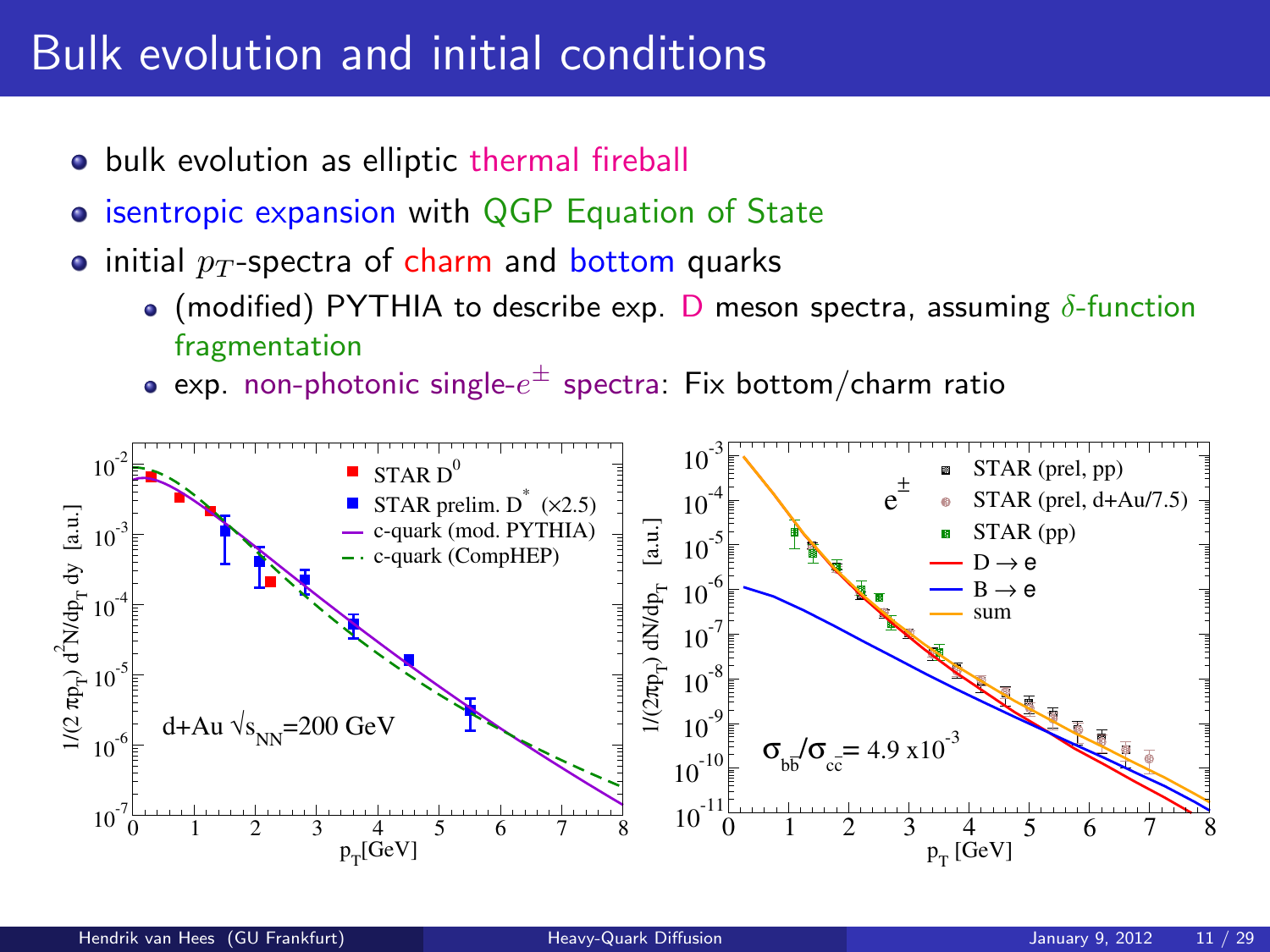# Meaning of the Coefficients

**•** solution for nonrelativistic case: Gaussian with

$$
\langle \vec{p}(t) \rangle = \vec{p}_0 \exp(-At), \quad \Delta \vec{p}^2(t) = \langle \vec{p}^2 \rangle - \langle \vec{p} \rangle^2 = \frac{3B}{A} [1 - \exp(-2At)].
$$

- A: friction/drag coefficient  $\Rightarrow$  dissipation
- $\bullet$  1/A: relaxation time to reach equilibrium
- $\bullet$  B: momentum-diffusion coefficient
- **e** measures size of momentum fluctuations (result of random uncorrelated collisions of heavy quarks with medim)
- $\bullet \Rightarrow$  effective description of collisions: white-noise-random force
- equilibrium limit  $(t \to \infty)$

$$
F_Q(t, \vec{p}) \underset{t \to \infty}{\cong} \left(\frac{2\pi B}{A}\right)^{3/2} \exp\left(-\frac{A\vec{p}^2}{2B}\right)
$$

has to be Maxwell-Boltzmann distribution ⇒

$$
B = m_Q A T
$$

- $\bullet$  T: given temperature of the QGP
- Einstein's dissipation-flucutation relation (1905)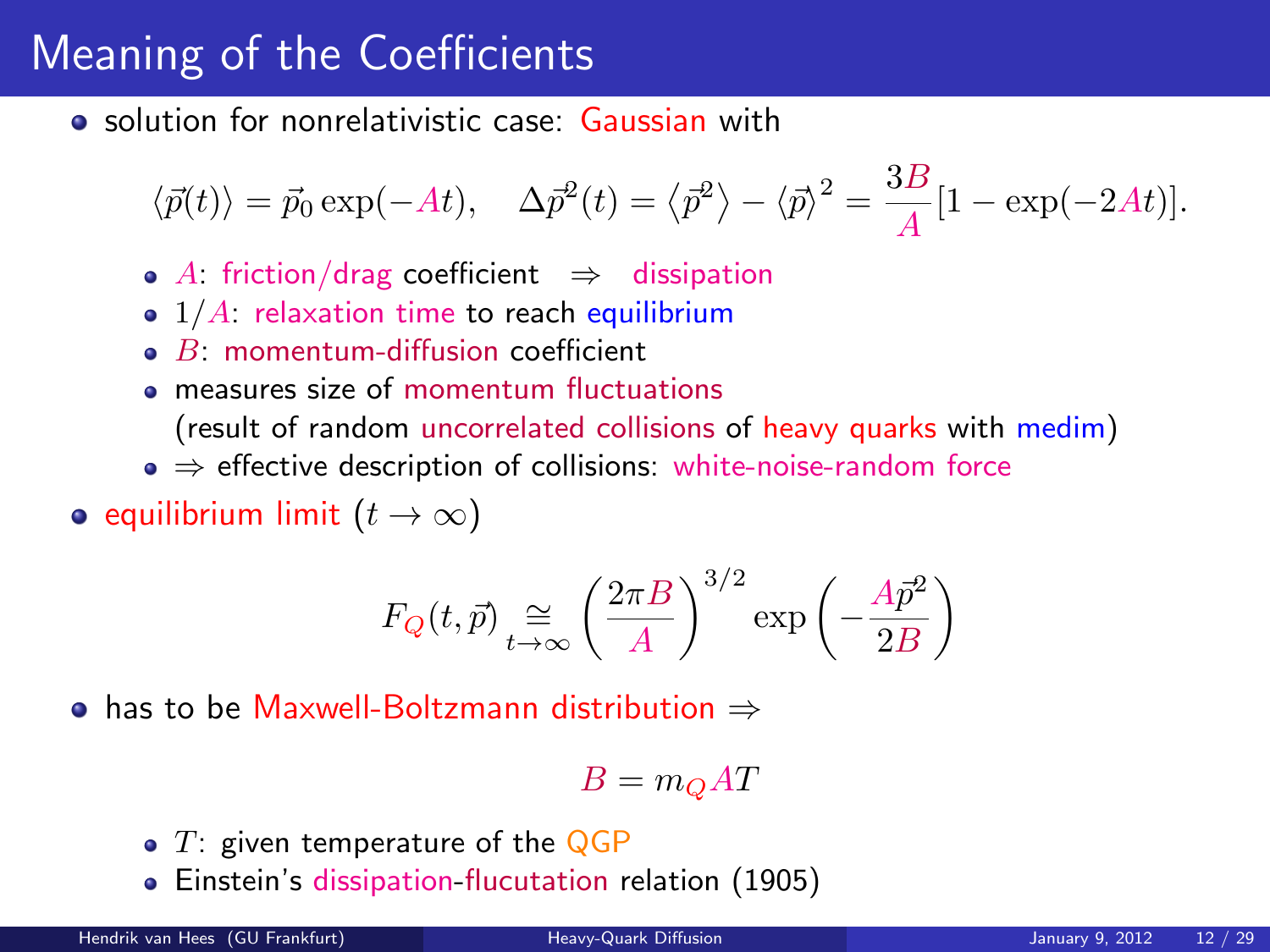# Elastic pQCD processes

**•** Lowest-order matrix elements [Combridge 79]



• Debye-screening mass for *t*-channel gluon exch.  $\mu_q = gT$ ,  $\alpha_s = 0.4$ 

<span id="page-12-0"></span>not sufficient to understand RHIC data on "non-photonic" electrons [Moore, Teaney PRC 71, volume 71, 064904 (2005)]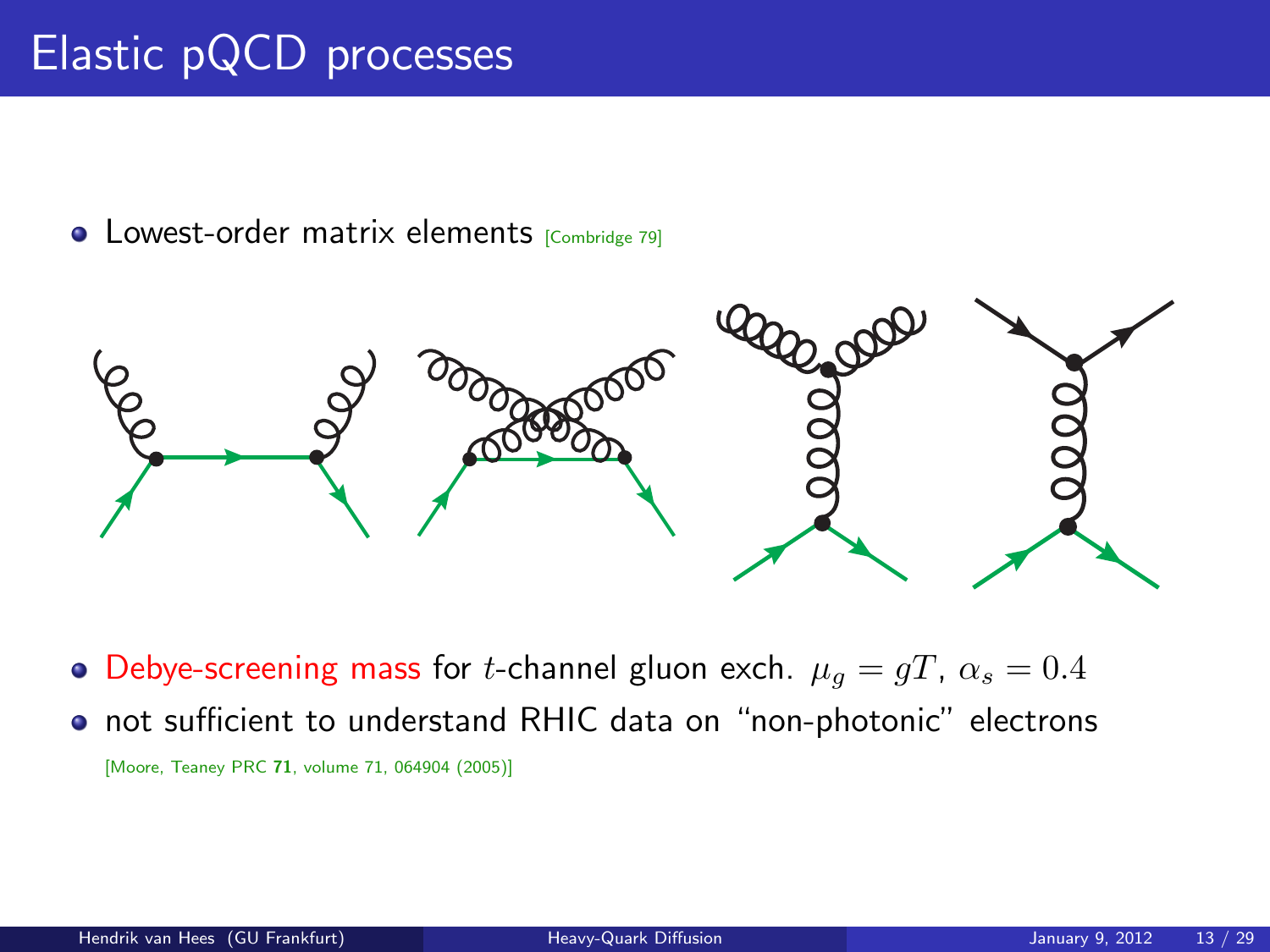### Non-perturbative interactions: Resonance Scattering

- General idea: Survival of  $D$  and  $B$ -meson like resonances above  $T_c$
- model based on chiral symmetry (light quarks) HQ-effective theory
- $\bullet$  elastic heavy-light-(anti-)quark scattering



 $\bullet$  D- and B-meson like resonances in sQGP

<span id="page-13-0"></span>

#### **o** parameters

- $m_D = 2$  GeV,  $\Gamma_D = 0.4 \dots 0.75$  GeV
- $m_B = 5 \text{ GeV}$ ,  $\Gamma_B = 0.4 \dots 0.75 \text{ GeV}$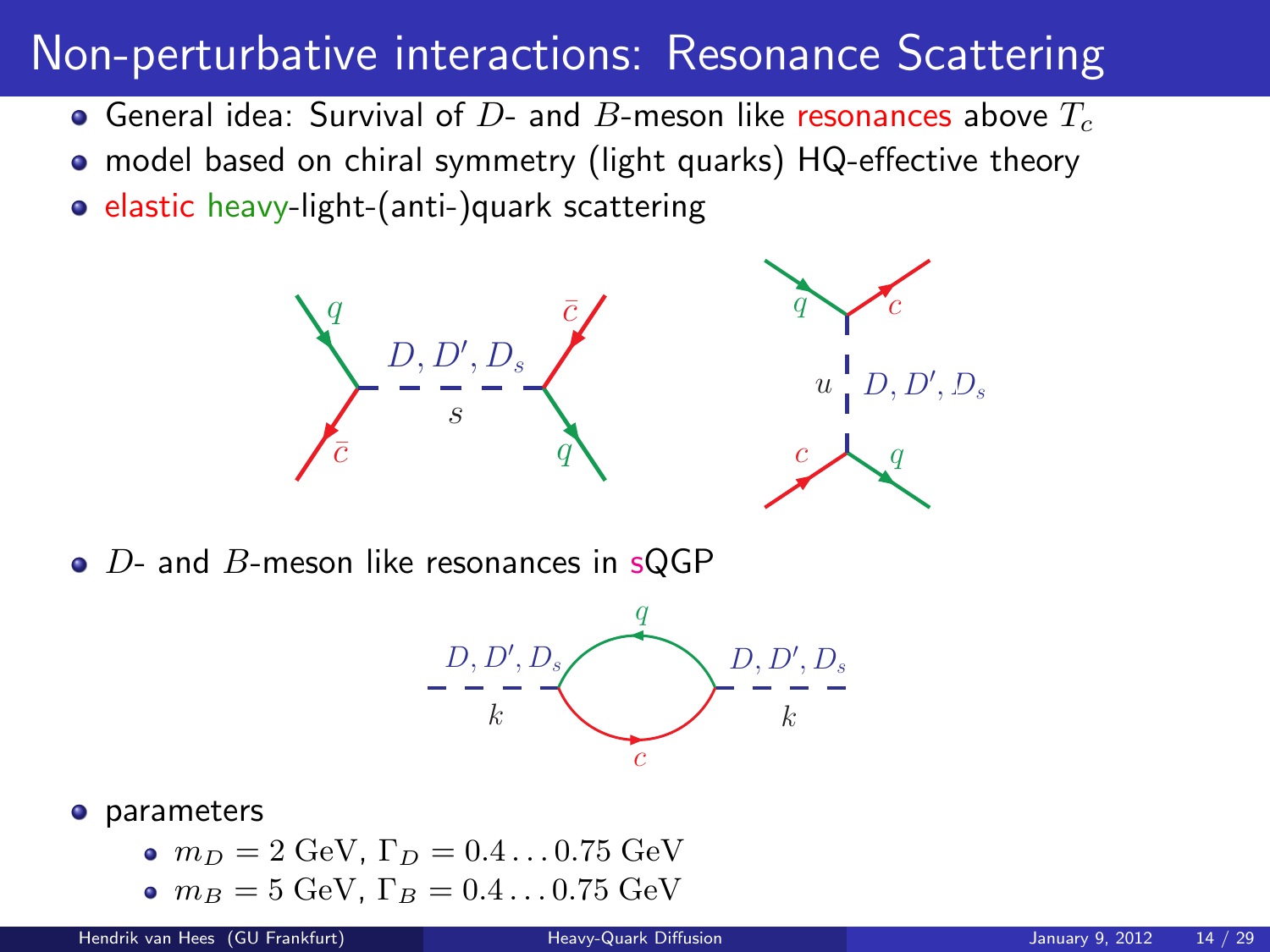

- total pQCD and resonance cross sections: comparable in size
- $\bullet$  BUT pQCD forward peaked  $\leftrightarrow$  resonance isotropic
- **•** resonance scattering more effective for friction and diffusion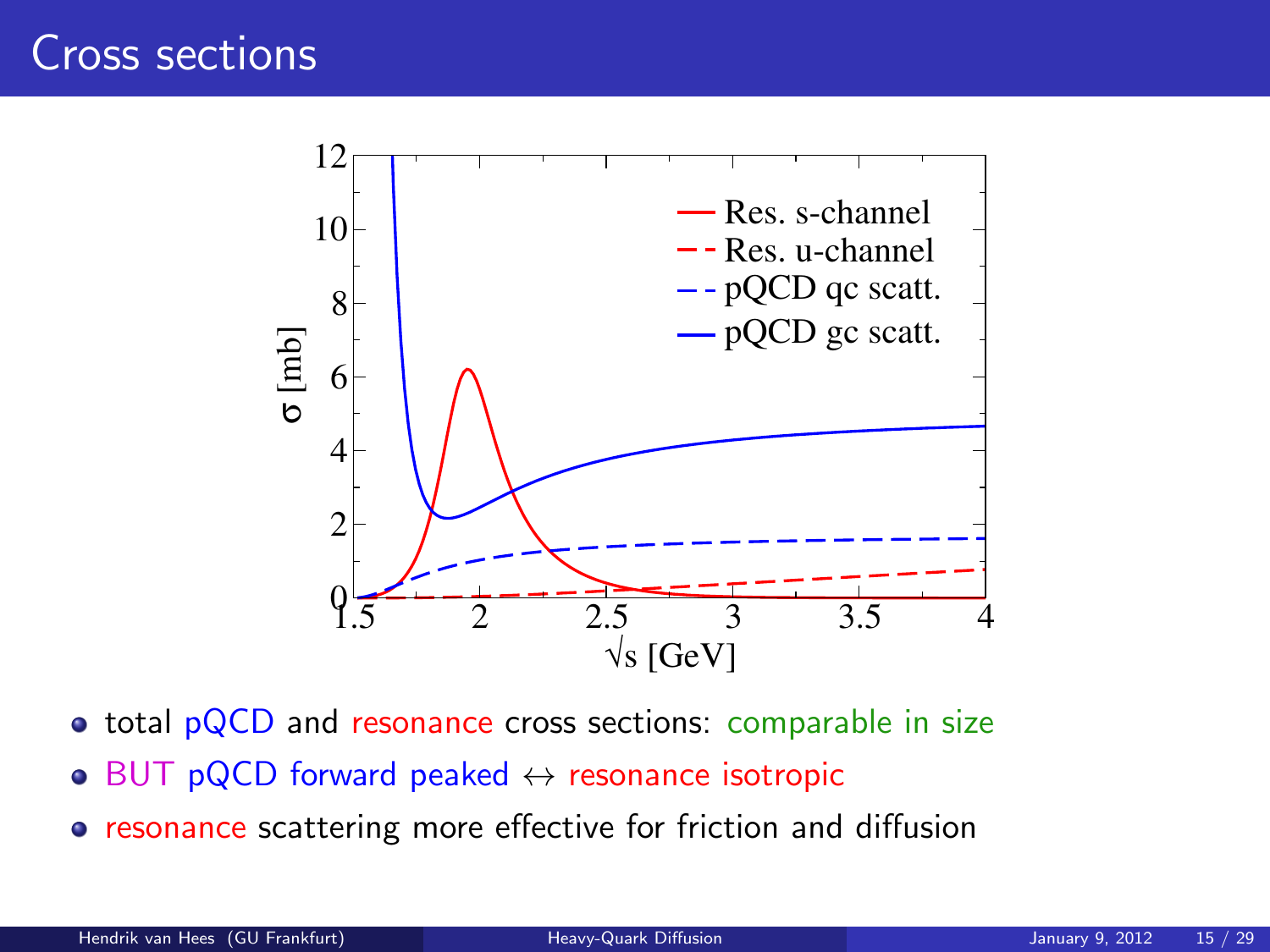• three-momentum dependence



• resonance contributions factor  $\sim 2\dots 3$  higher than pQCD!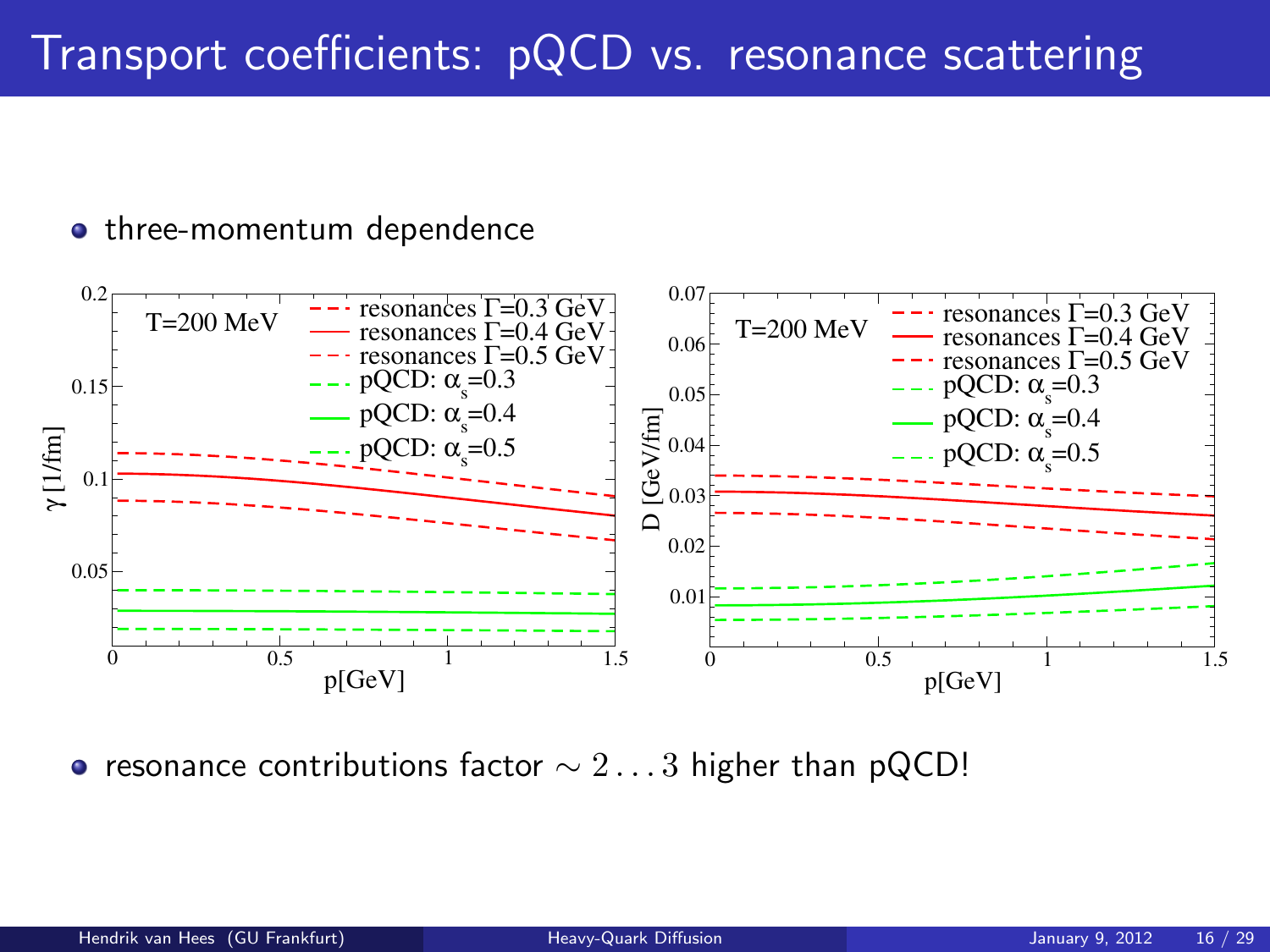## Transport coefficients: pQCD vs. resonance scattering

#### **• Temperature dependence**

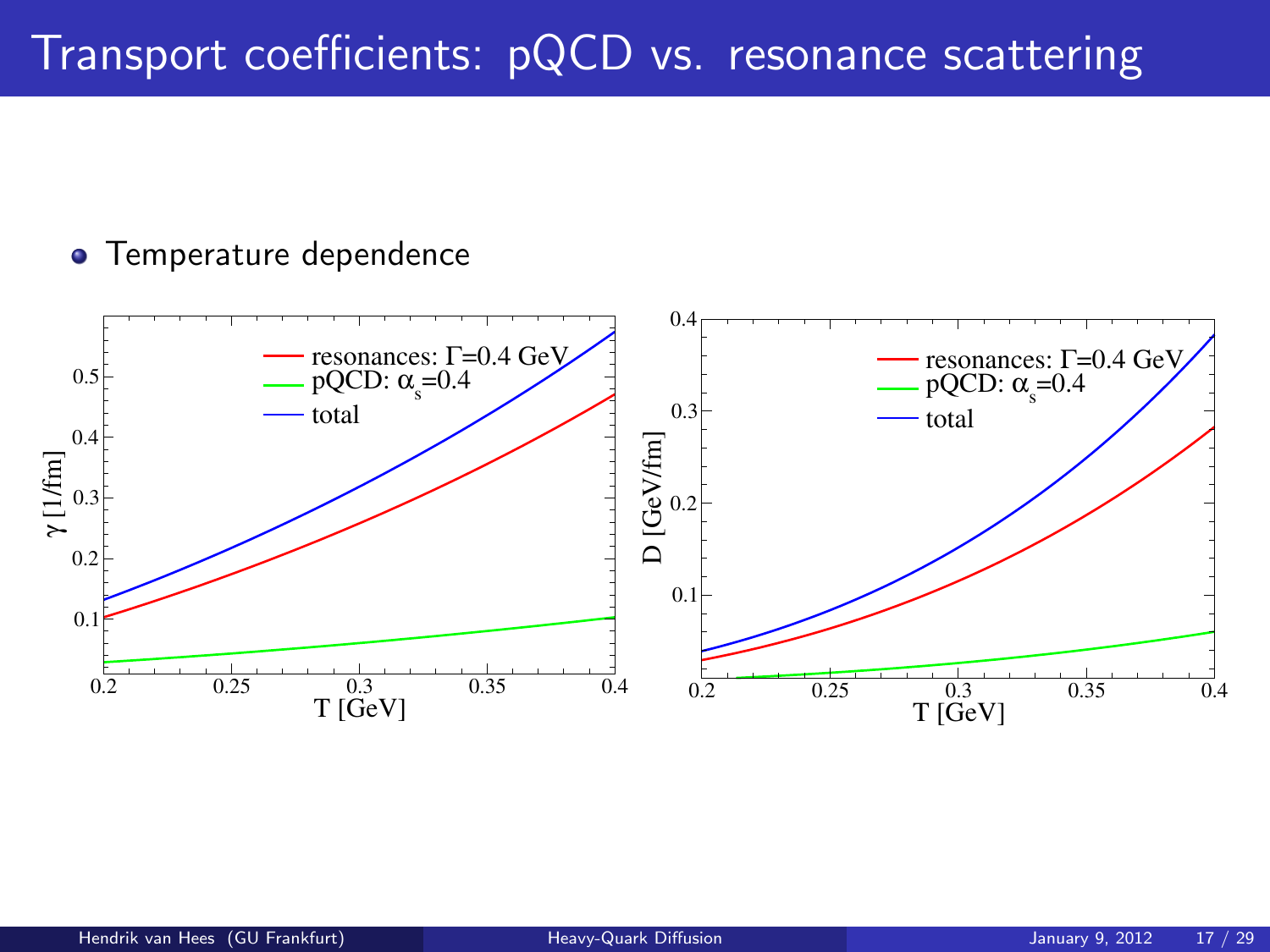### Spectra and elliptic flow for heavy quarks



• 
$$
\mu_D = gT
$$
,  $\alpha_s = g^2/(4\pi) = 0.4$ 

- resonances  $\Rightarrow$  c-quark thermalization without upscaling of cross sections
- **•** Fireball parametrization consistent with hydro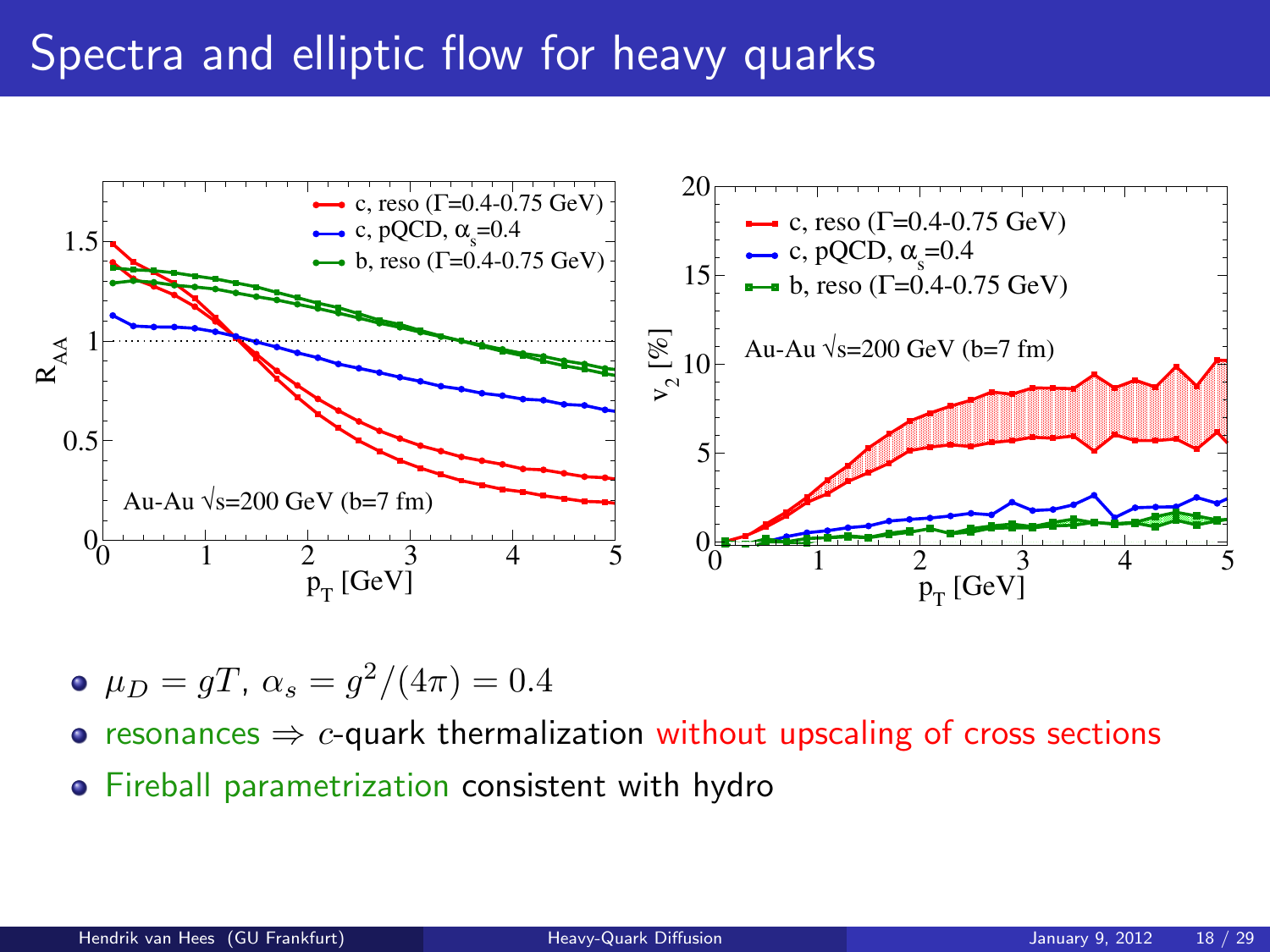# Observables:  $p_T$ -spectra  $(R_{AA})$ ,  $v_2$

- Hadronization: Coalescence with light quarks  $+$  fragmentation  $\Leftrightarrow c\bar{c},~b\bar{b}$  conserved
- $\bullet$  single electrons from decay of  $D$  and  $B$ -mesons



Without further adjustments: data quite well described

<span id="page-18-0"></span>[HvH, V. Greco, R. Rapp, Phys. Rev. C 73, 034913 (2006)]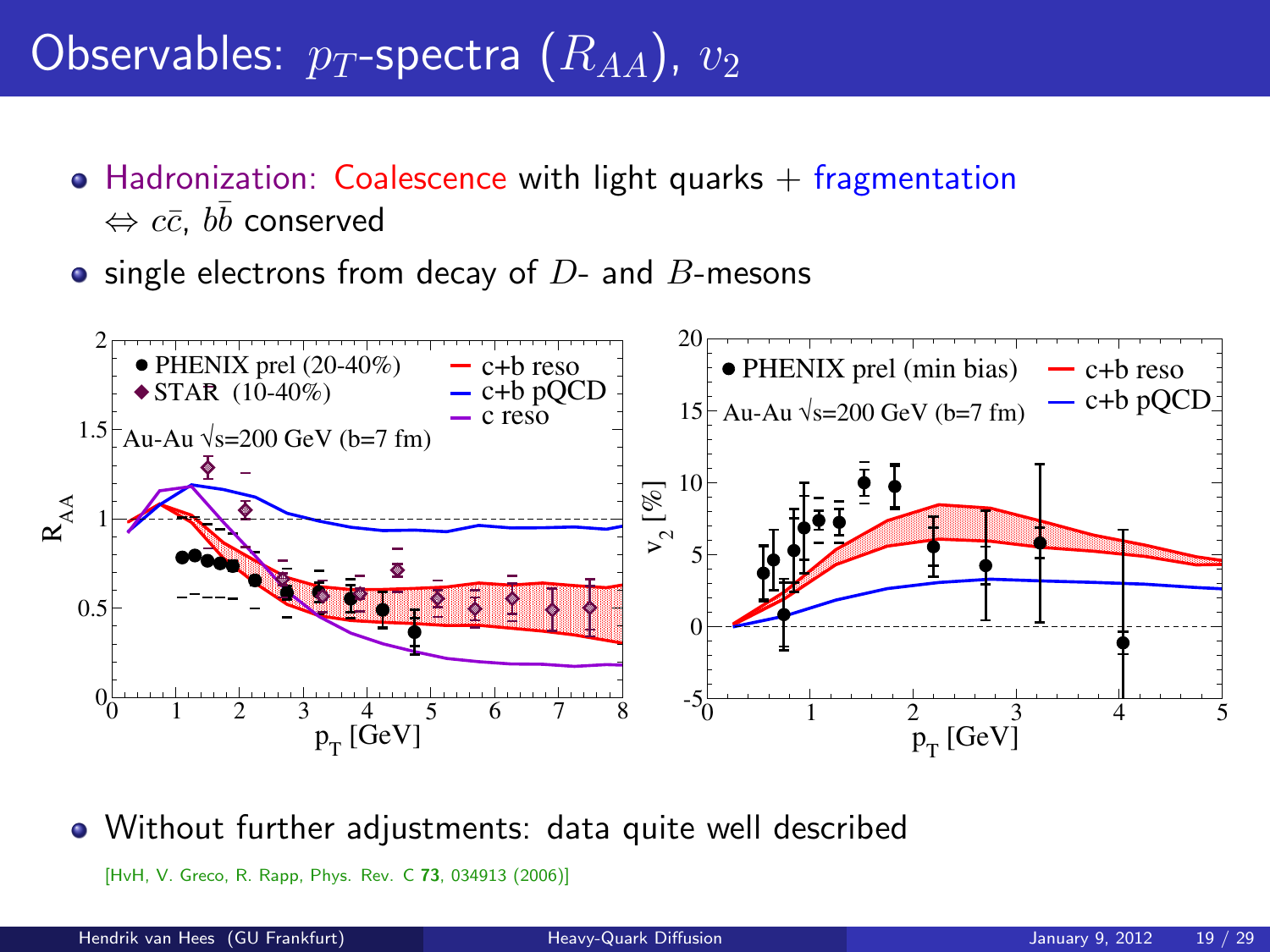# Observables:  $p_T$ -spectra  $(R_{AA})$ ,  $v_2$

#### **• Hadronization: Fragmentation only**

 $\bullet$  single electrons from decay of  $D$ - and  $B$ -mesons



- coalescence brings up both,  $R_{AA}$  and  $v_2$
- o due to additional momentum kick from light quarks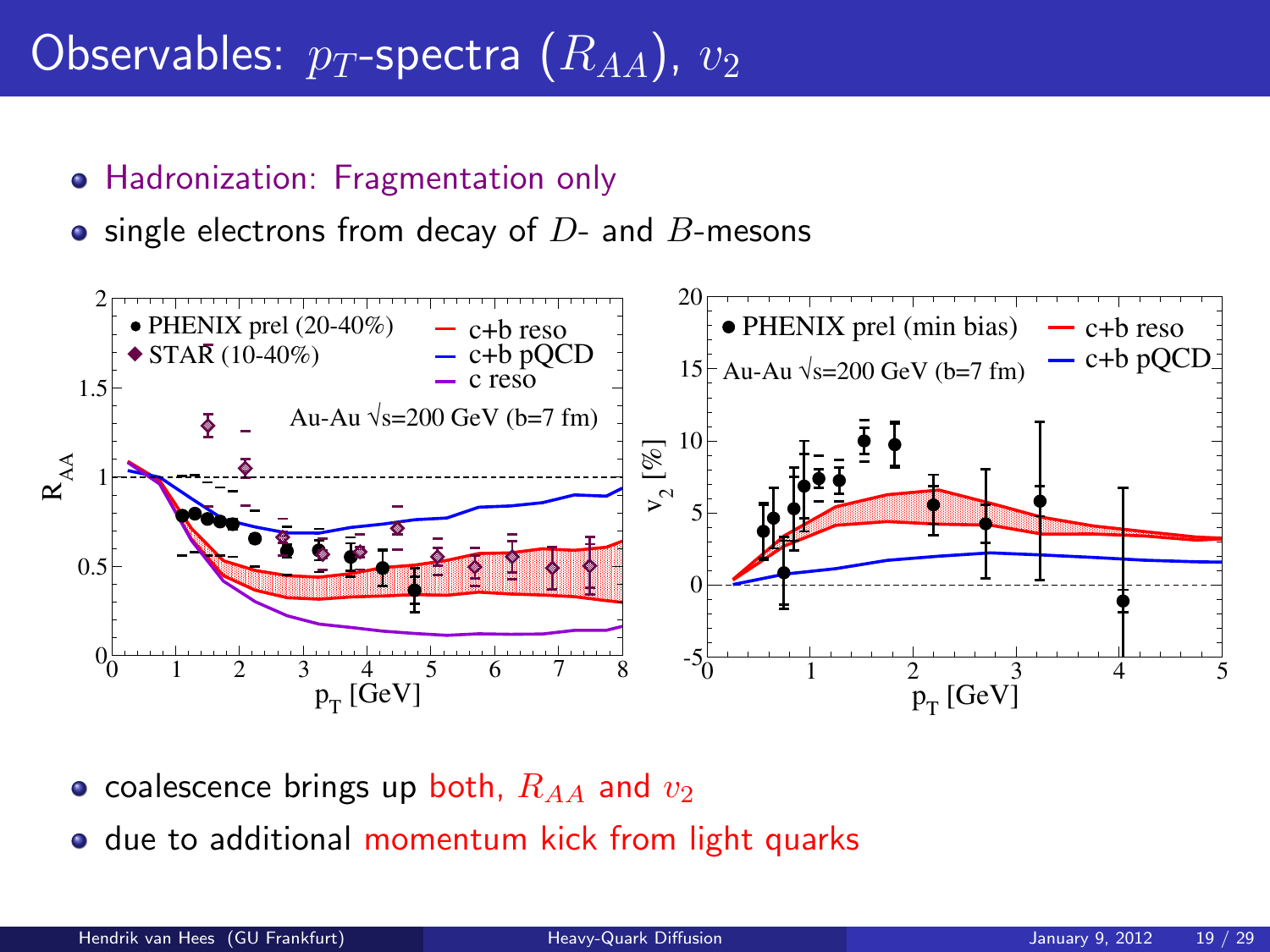# Observables:  $p_T$ -spectra  $(\overline{R}_{AA})$ ,  $v_2$

#### **Central Collisions**

#### $\bullet$  single electrons from decay of  $D$ - and  $B$ -mesons

#### Coalescence+Fragmentation 0 1 2 3 4 5 6 7 8  $p_T^{\phantom{\dagger}}$  [GeV]  $0_{0}$  $0.5$  $1\rightarrow$ 1.5  $\rm R_{AA}$  $\bullet$  PHENIX prel (0-10%)  $\blacklozenge$  STAR (0-5%) c+b reso  $-$  c+b pQCD<br> $-$  c reso  $\sqrt{s}$ =200 GeV central Au-Au Fragmentation only 0 1 2 3 4 5 6 7 8  $p_T^{\phantom{\dagger}}$  [GeV]  $0_0$  $^{\circ}$  $1 - \epsilon$ 1.5  $R_{AA}$  $\bullet$  PHENIX prel (0-10%)  $\blacklozenge$  STAR (0-5%) c+b reso  $-$  c+b pQCD<br> $-$  c reso  $\sqrt{s}$ =200 GeV central Au-Au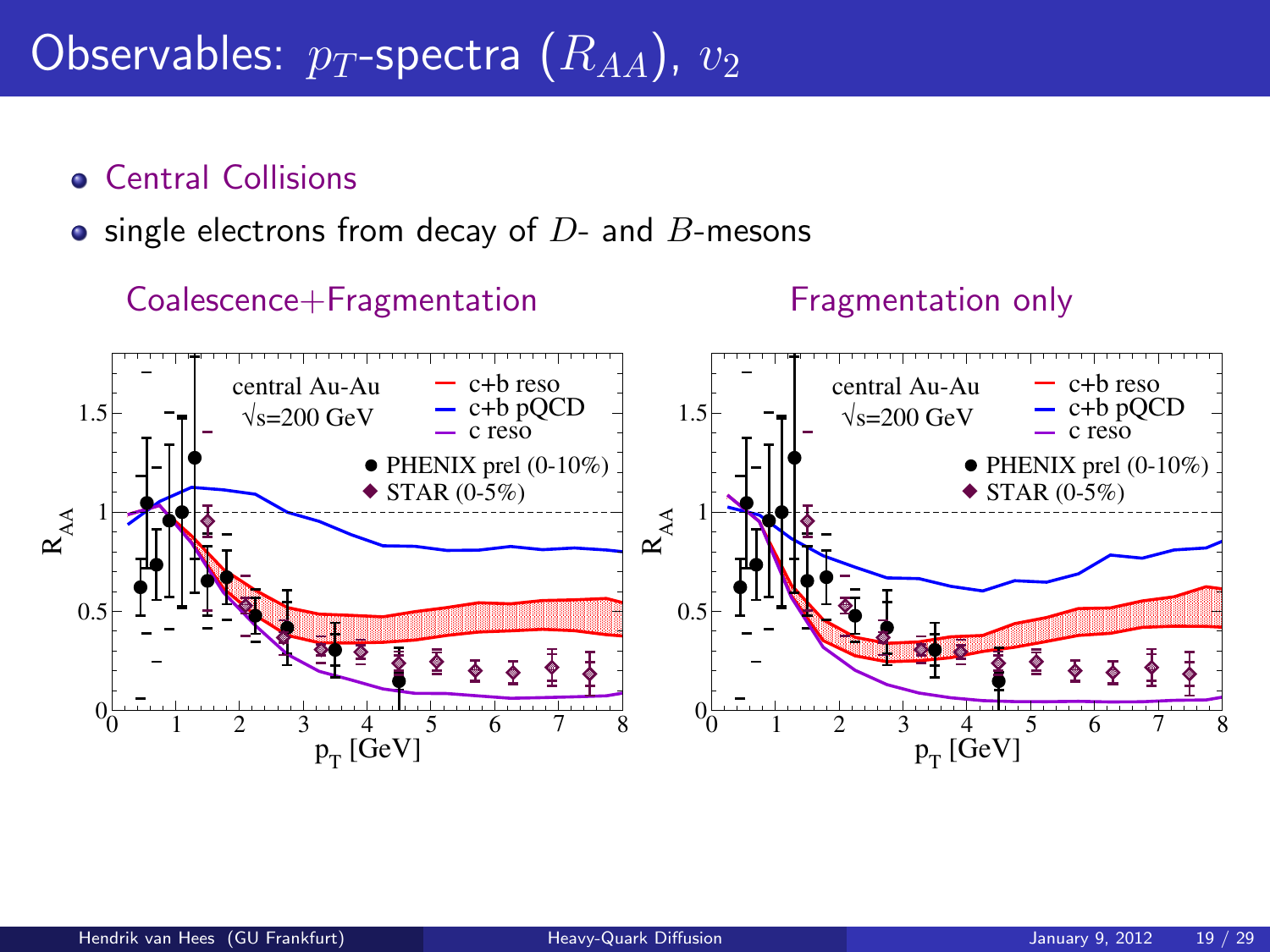# Microscopic model: Static potentials from lattice QCD



• color-singlet free energy from lattice  $\rightarrow$  internal energy

$$
U_1(r,T) = F_1(r,T) - T \frac{\partial F_1(r,T)}{\partial T},
$$
  

$$
V_1(r,T) = U_1(r,T) - U_1(r \to \infty,T)
$$

Casimir scaling of Coulomb part for other color channels; confining part color blind [F. Riek, R. Rapp, Phys. Rev. C <sup>82</sup>, 035201 (2010)].

<span id="page-21-0"></span>
$$
V_{\bar{3}} = \frac{1}{2}V_1, \quad V_6 = -\frac{1}{4}V_1, \quad V_8 = -\frac{1}{8}V_1
$$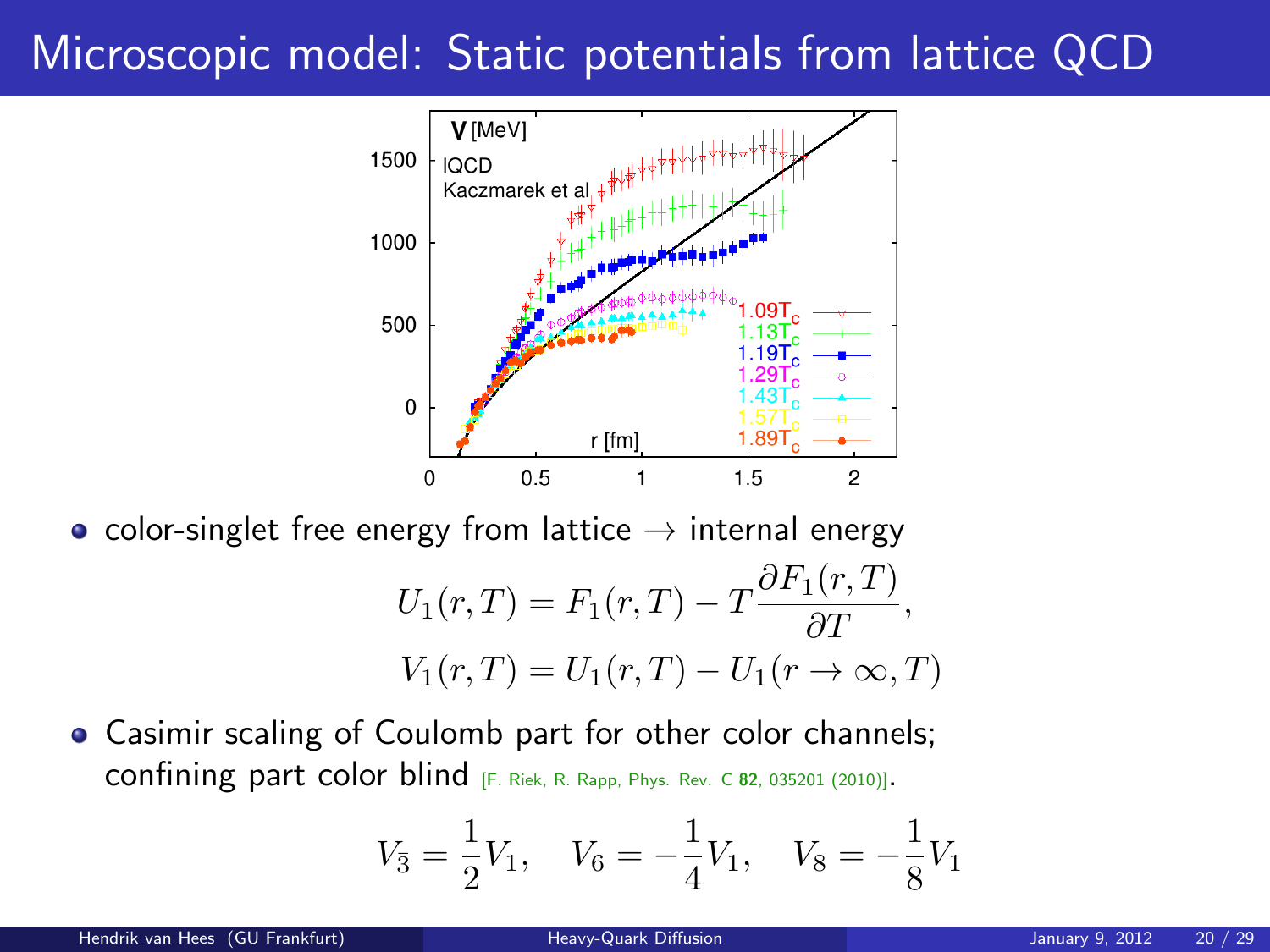### T-matrix

• Brueckner many-body approach for elastic  $Qq$ ,  $Q\bar{q}$  scattering



- reduction scheme: 4D Bethe-Salpeter  $\rightarrow$  3D Lipmann-Schwinger
- $\bullet$  S- and P waves
- **e** Relation to invariant matrix elements

<span id="page-22-0"></span>
$$
\sum |\mathcal{M}(s)|^2 \propto \sum_{q} d_a \left( |T_{a,l=0}(s)|^2 + 3|T_{a,l=1}(s)|^2 \cos \theta_{\rm cm} \right)
$$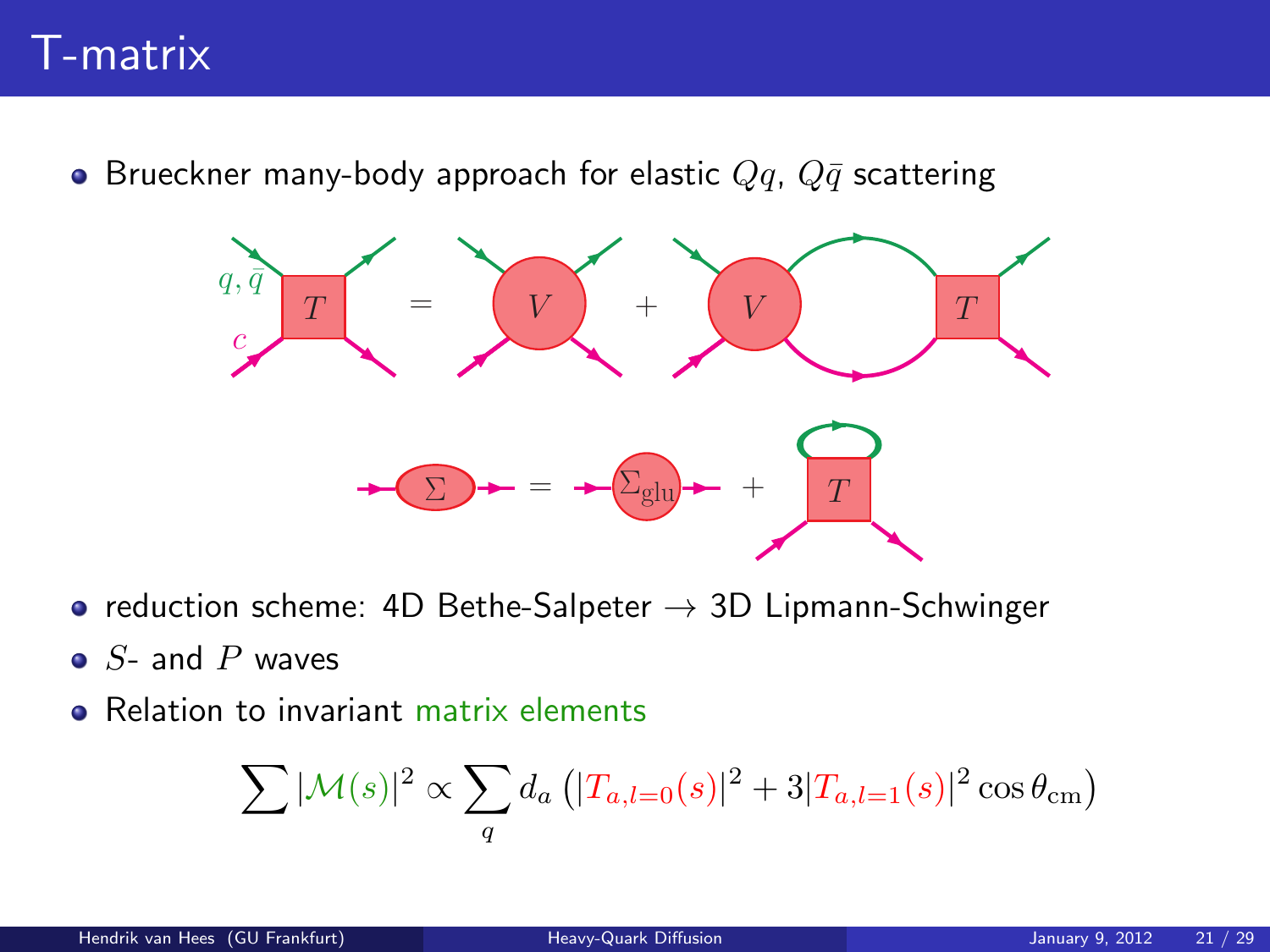

- resonance formation at lower temperatures  $T \simeq T_c$
- $\bullet$  melting of resonances at higher  $T$
- model-independent assessment of elastic  $Qq$ ,  $Q\bar{q}$  scattering!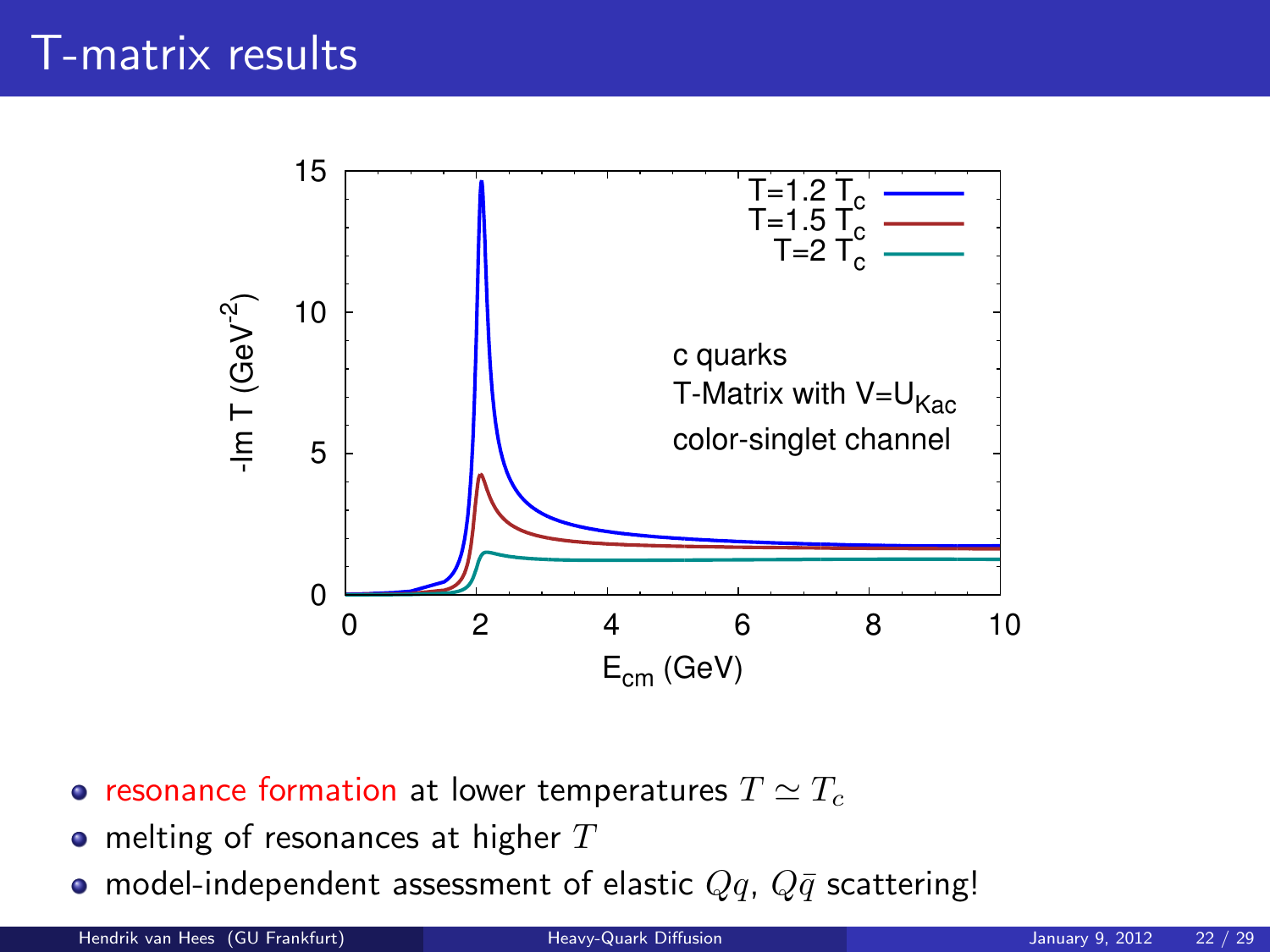### Transport coefficients



• from non-pert. interactions reach  $A_{\text{non-pert}} \simeq 1/(7 \text{ fm}/c) \simeq 4A_{\text{pQCD}}$  $\bullet$  results for free-energy potential,  $F$  considerably smaller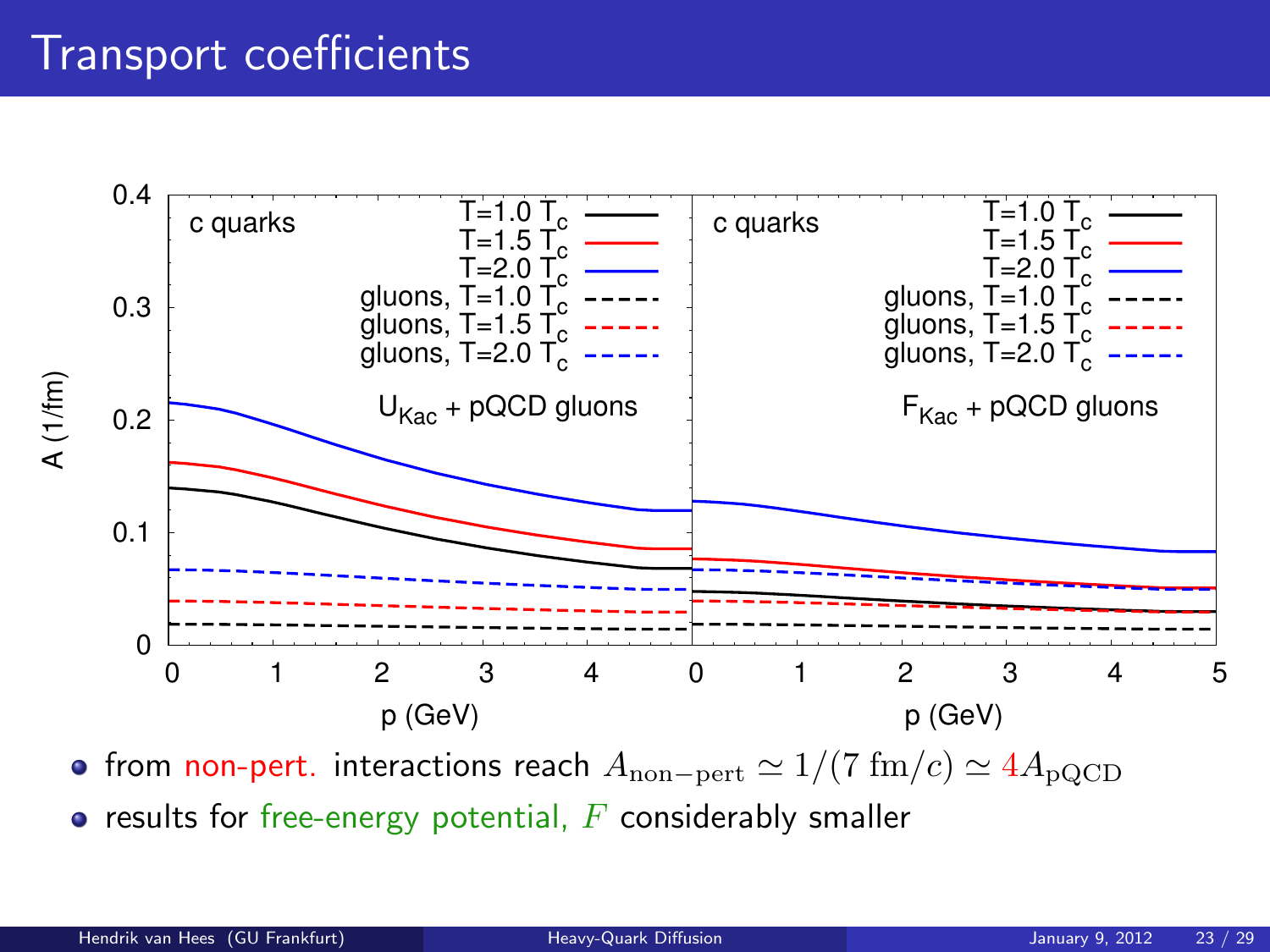#### Spectra and elliptic flow for c-quarks

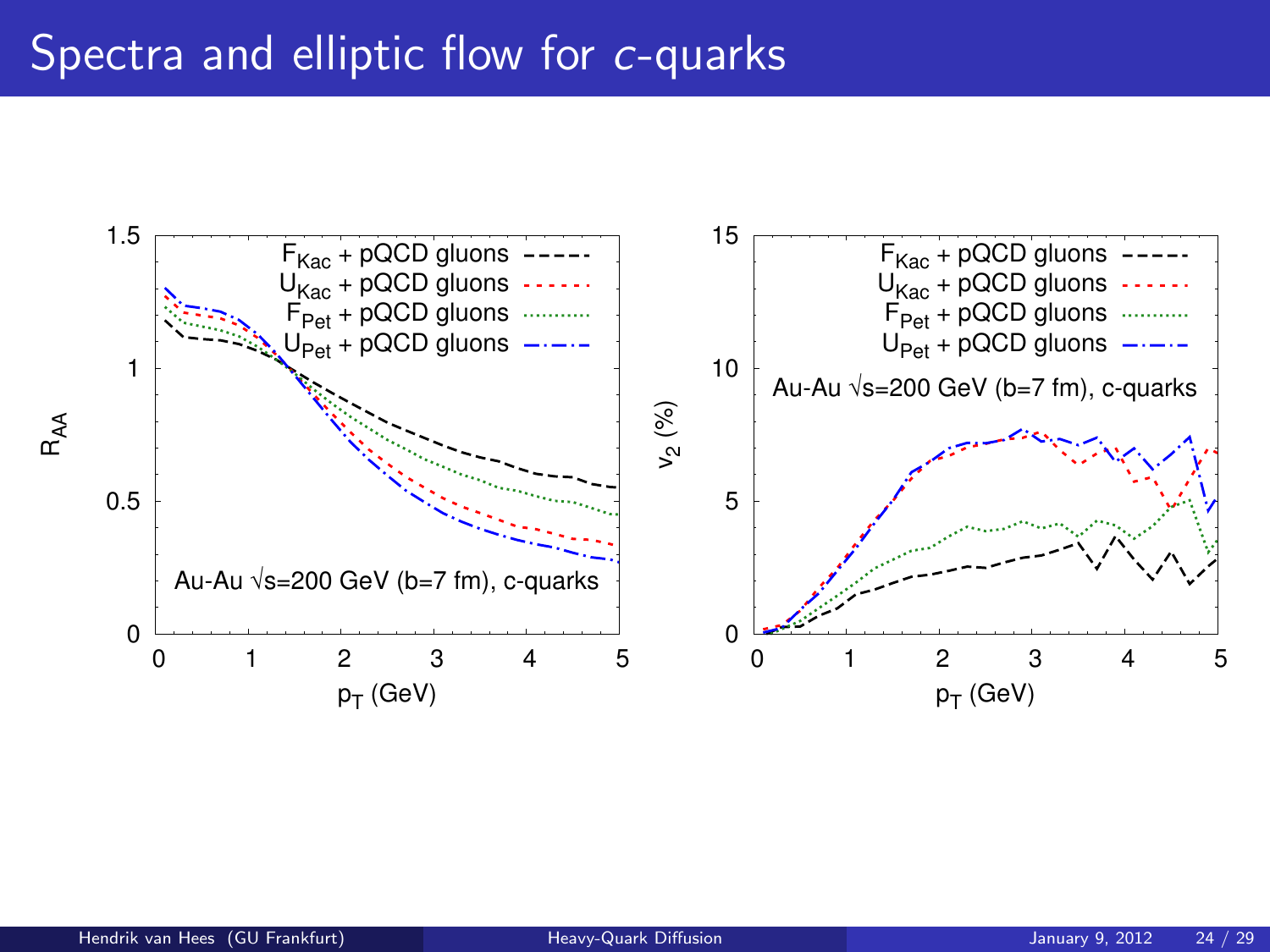#### Spectra and elliptic flow for **b-quarks**

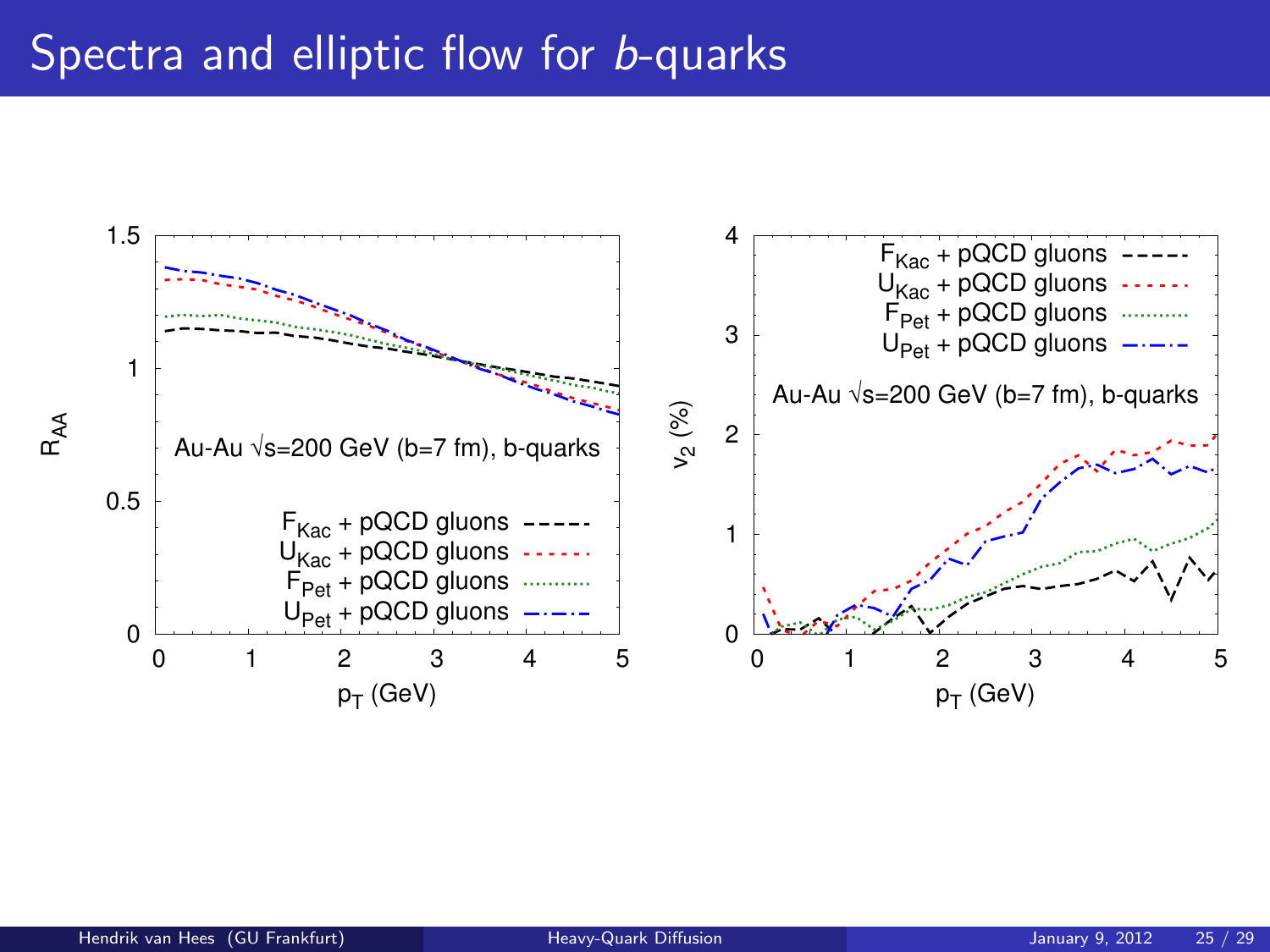### Implementation in UrQMD

- Langevin simulation easily implemented into any "bulk background"
- UrQMD (hybrid cascade/hydro mode)
	- **•** more realistic fireball evolution
	- possibility to study effects of fluctuations



<sup>[</sup>T. Lang, J. Steinheimer, HvH, work in progress]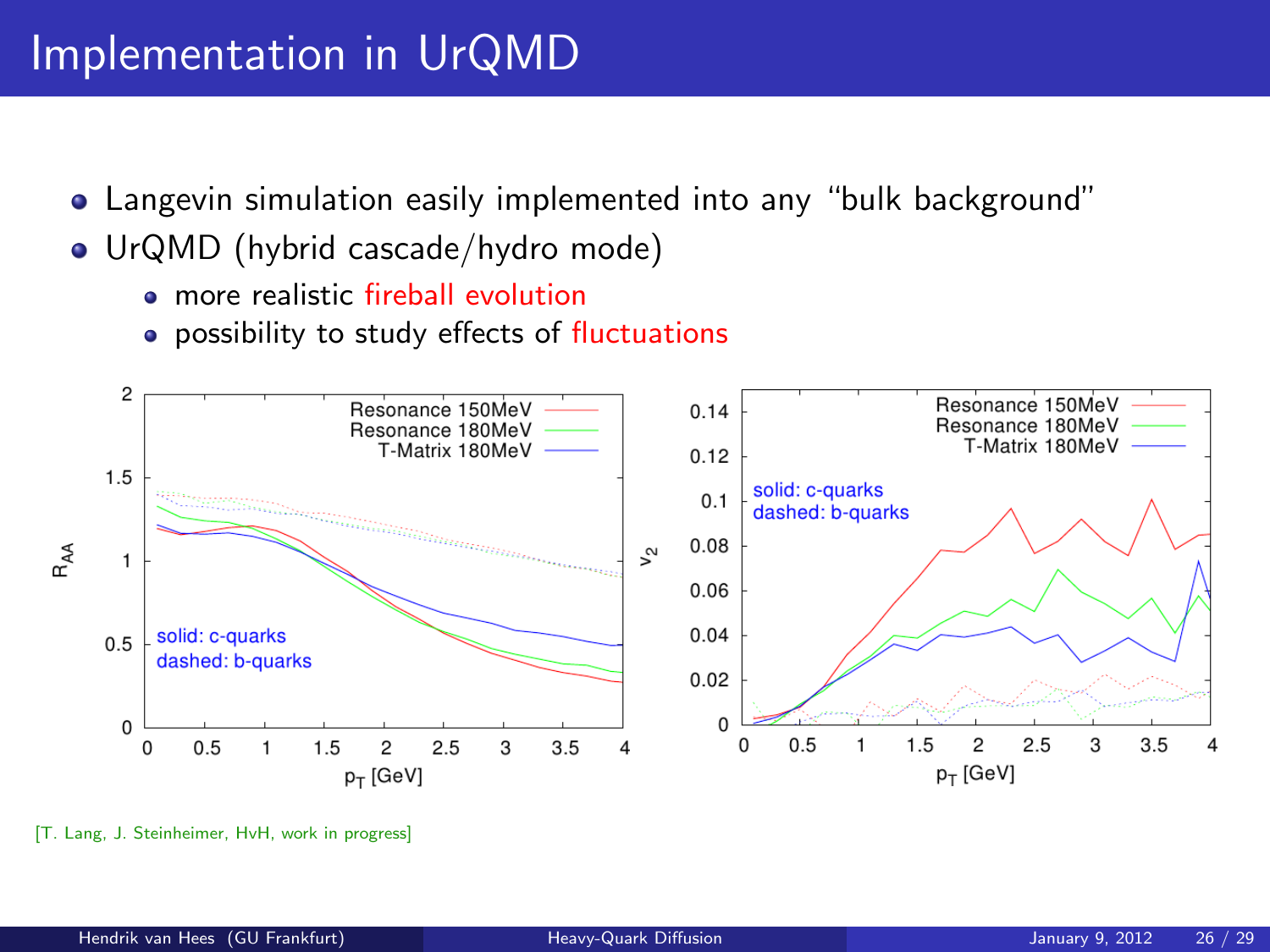# Non-photonic electrons at RHIC

- here: fireball model!
- quark coalescence+fragmentation  $\rightarrow D/B \rightarrow e + X$



- coalescence crucial for description of data
- increases both,  $R_{AA}$  and  $v_2 \Leftrightarrow$  "momentum kick" from light quarks!
- "resonance formation" towards  $T_c \Rightarrow$  coalescence natural

[L. Ravagli, R. Rapp, Phys. Lett. B 655, 126, (2007); L. Ravagli, HvH, R. Rapp, Phys. Rev. C 79, 064902 (2009)]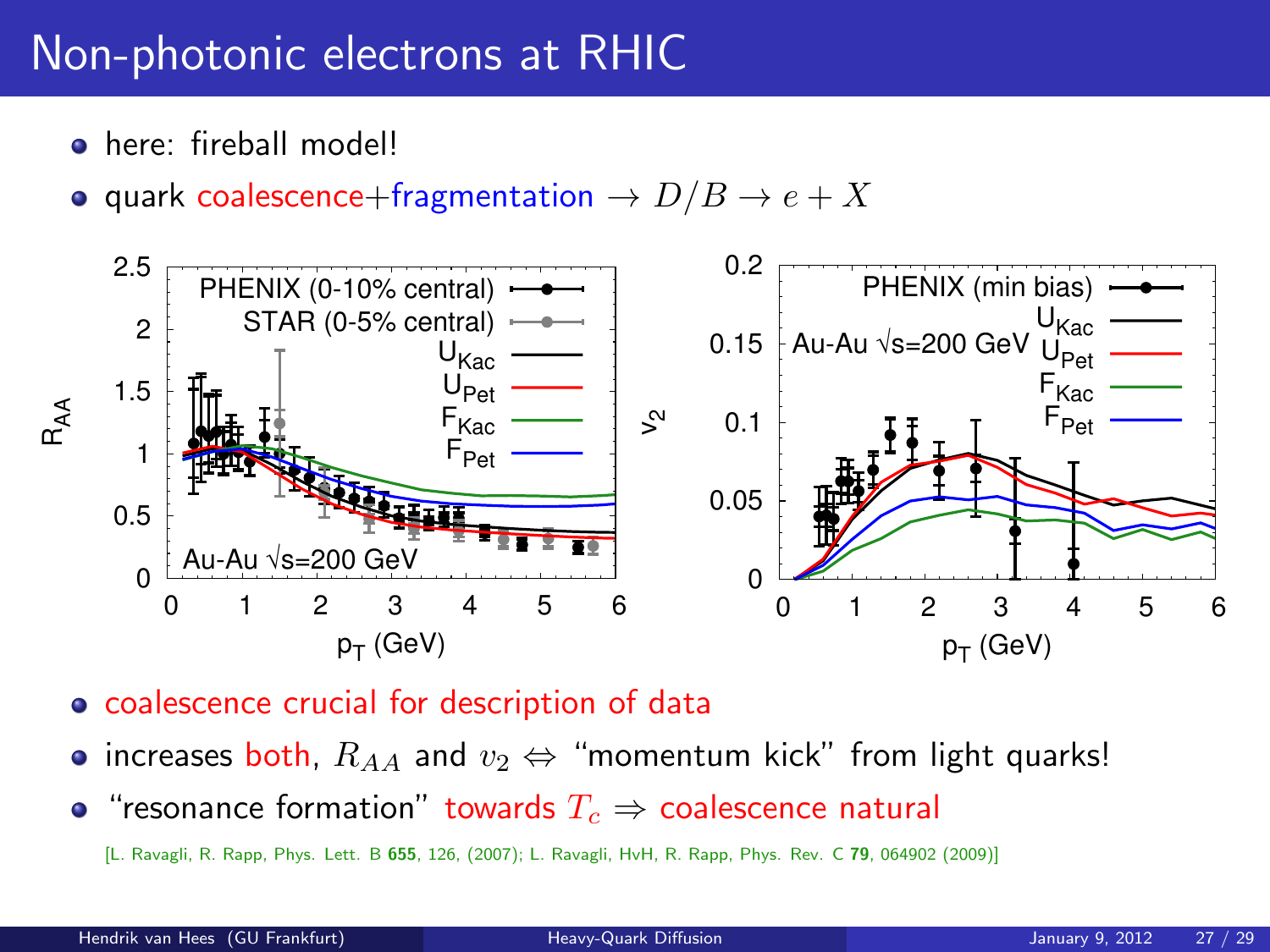## Transport properties of the sQGP

spatial diffusion coefficient: Fokker-Planck  $\Rightarrow D_s = \frac{T}{mA} = \frac{T^2}{D}$ D • coupling strength in plasma: viscosity/entropy density,  $\eta/s$ 

<span id="page-29-0"></span>